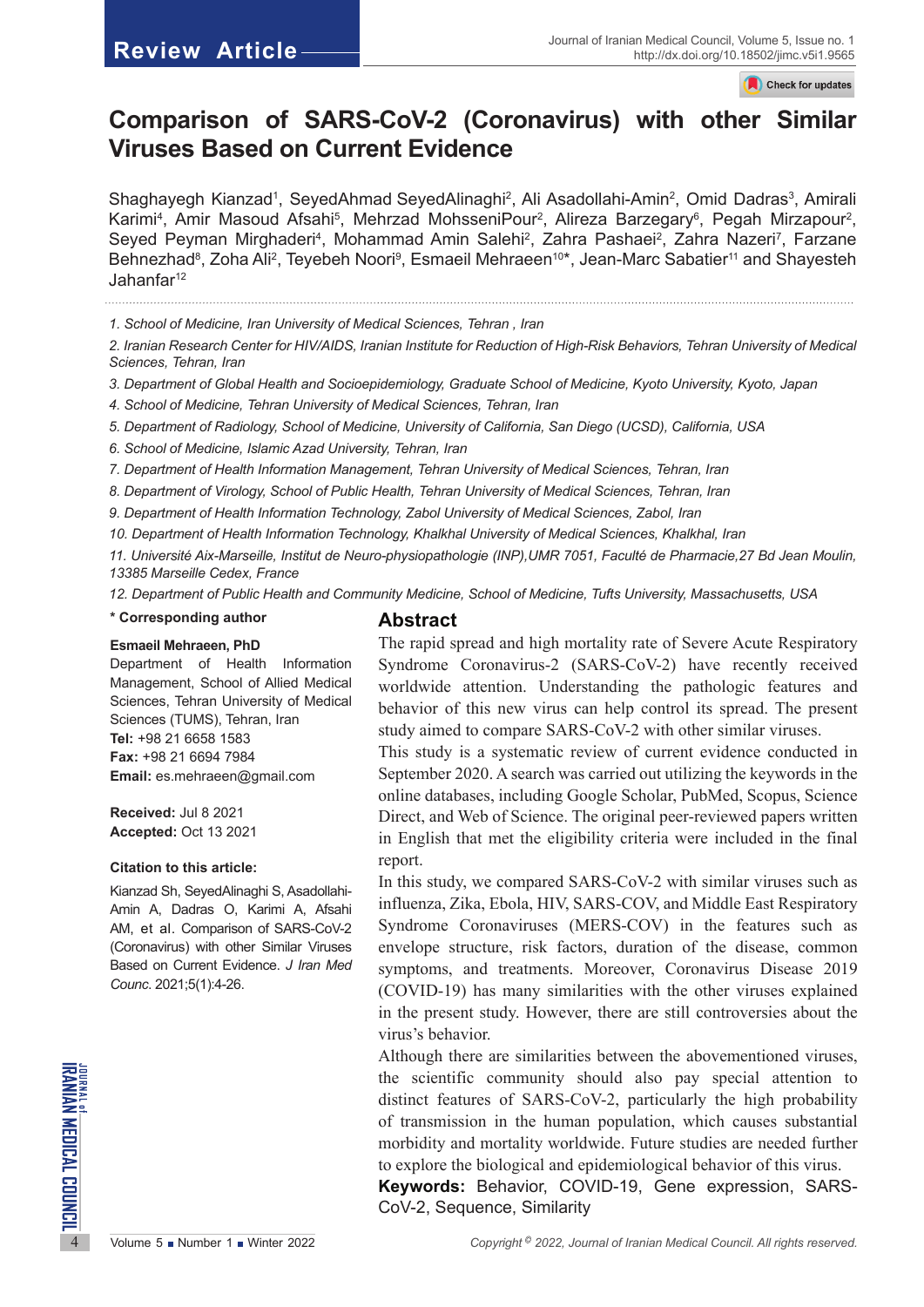# **Introduction**

Coronavirus Disease 2019 (COVID-19) started from the Huanan seafood wholesale market in December 2019, located in Wuhan, and soon became a global pandemic. Over 45.5 million people have been infected, and nearly 1.2 million people died because of the virus by October 2020, indicating the serious threat imposed by the quick spread of the virus (1, 2). Pandemic is defined as a worldwide epidemic, which could cause excessive numbers of sickness and deaths and disrupt the socioeconomic situation of afflicted countries. For instance, in 1918, the Spanish flu caused massive disruption worldwide, and currently, we are experiencing another circle of a global pandemic of COVID-19, which has caused substantial human loss so far. Therefore, reviewing the previous pandemics and comparing the Severe Acute Respiratory Syndrome Coronavirus-2 (SARS-CoV-2) with similar viral species could help us to understand the virus behavior better and control the current epidemic (3).

Alsamman *et al* found that the molecular pathways for heparin-binding such as Receptor for Advanced Glycation Endproducts (RAGE), microRNA (miRNA), and Phospholipase A2 (PLA2) inhibitors might be related to COVID-19. The Neuronal Cell Adhesion Molecule *(NRCAM),* Serum Amyloid A2 (*SAA2),* Fibroblast Growth Factor (*FGF1)*, and Forkhead Box O1 (*FOXO1)* genes are associated with immune regulation in inflammatory responses. These genes are associated with a cellular gene response to COVID-19 (4). Moreover, several cytokines such as the *IL-8*, *IL-6*, demonstrated key associations with COVID-19. They also found that the gene modulation of host antiviral responses, virogenomic transcriptome of infection, and GO terms of both COVID-19 and Ebola are more similar to each other, compared to SARS, H1N1, and MERS. These data could be used in predicting virus behavior (5).

the viruses may help us better identify and react to **Selection of the study**<br>them. The study by Anderson *et al* showed that the Two independent investigators retrieved the most<br>antiviral therapy for influenza and COVID-Comparing the behavior and other characteristics of the viruses may help us better identify and react to them. The study by Anderson *et al* showed that the antiviral therapy for influenza and COVID-19 would reduce the initial innate immune-associated "cytokine storm" and increase the efficacy of the adaptive immune response (6). However, such weakening of the innate immune response is not so clinically

relevant for the Ebola virus. Such comparisons would help us learn from the lessons towards better treatment options for COVID-19 (7). Understanding the pathologic features and behavior of this new virus can help control its spread. Thus, the objectives of this study are to find the resemblances between the SARS-CoV-2 and some of the well-known viruses that caused similar scenarios of global pandemics in the past to learn from and act on to control the current pandemic.

#### *Evidence acquisition*

This study aimed to explore and compare the biological features and behavior of SARS-CoV-2 with other similar viruses in an attempt to comprehend the nature and behavior of this virus for the implementation of possible preventive and therapeutic measures. This is a literature review of current evidence carried out in September 2020. Our study is in adherence to the Preferred Reporting Items for Systematic Reviews and Meta-Analyses (PRISMA) checklist.

#### *Sources of data*

By a comprehensive search of the keywords in the online databases, including Google Scholar, PubMed, Scopus, Science Direct, and Web of Science, we identified all the relevant papers from 2015 to 2021. We applied various combinations of keywords to enhance the comprehensiveness and integrity of our search strategy. These combinations consist of the following patterns:

A. "COVID-19" OR "SARS-CoV-2" OR "Novel Coronavirus" OR "2019-nCoV" [Title/Abstract]

B. "ZIKA" OR "HIV" OR "Ebola" OR "Influenza" [Title/Abstract]

C. "Behavior" OR "Activity" OR "Presentation" OR "Similarity" [Title/Abstract]

D. "RNA" OR "Gene expression" [Title/Abstract] E. [A] AND [B] AND [C] AND [D]

#### *Selection of the study*

Two independent investigators retrieved the most related studies by titles and abstracts. Subsequently, we assessed the papers' full text and selected the most relevant papers based on the eligibility criteria. After extracting the relevant data, we organized them in some tables. The original peer-reviewed articles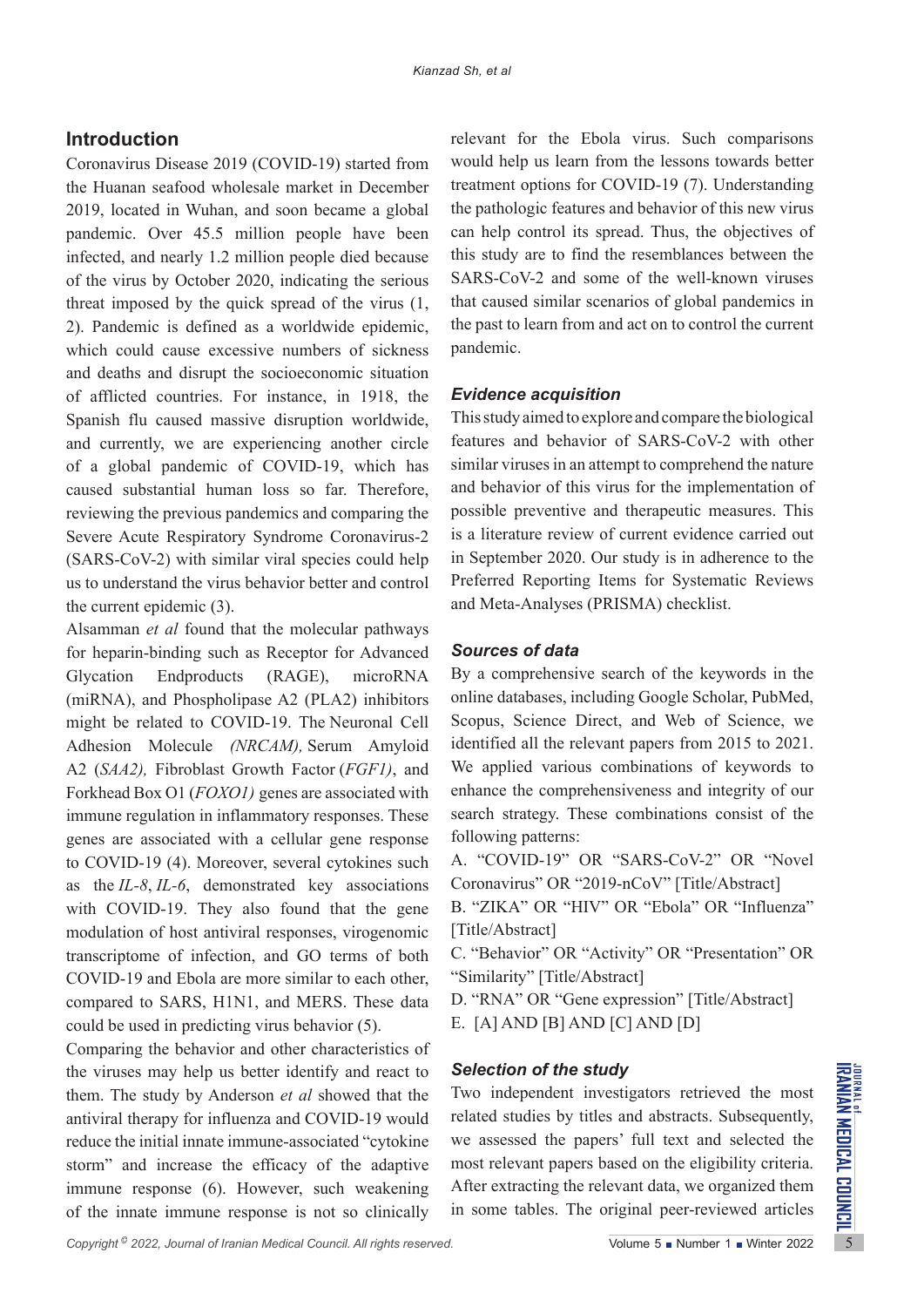written in English that met the eligibility criteria were included in the final report.

We considered the following exclusion criteria for this study as well:

- Papers addressing non-human studies, such as *in vitro* observations or animal experiments.

- Papers discussing COVID-19, Zika, HIV, Ebola, and Influenza as an overview and not in detail, also without reference to the keywords of this study.

- Papers which their full texts were out of access.

- Papers with their outcomes suspicious of any duplication.

#### *Extraction of data*

The information related to the authors, study type, publication date, country of origin, sample size, *etc.*, were summarized in a data sheet. Two independent researchers reviewed and checked the extracted data. To avoid duplications or to overlap in the content, we asked other co-authors to cross-check all the selected papers.

#### *Quality assessment*

Our study is in accordance with the Preferred Reporting Items for Systematic Reviews and Meta-Analyses (PRISMA) checklist to ensure the suitability and validity of the selected papers and results. Two independent researchers examined the quality of the articles and possible bias risk. Whenever they encountered any differences, a third independent researcher resolved the issue. In conclusion, we read the full text of selected articles and provided the prominent findings (Figure 1).



**Figure 1.** PRISMA flow diagram of the selection process of identified articles.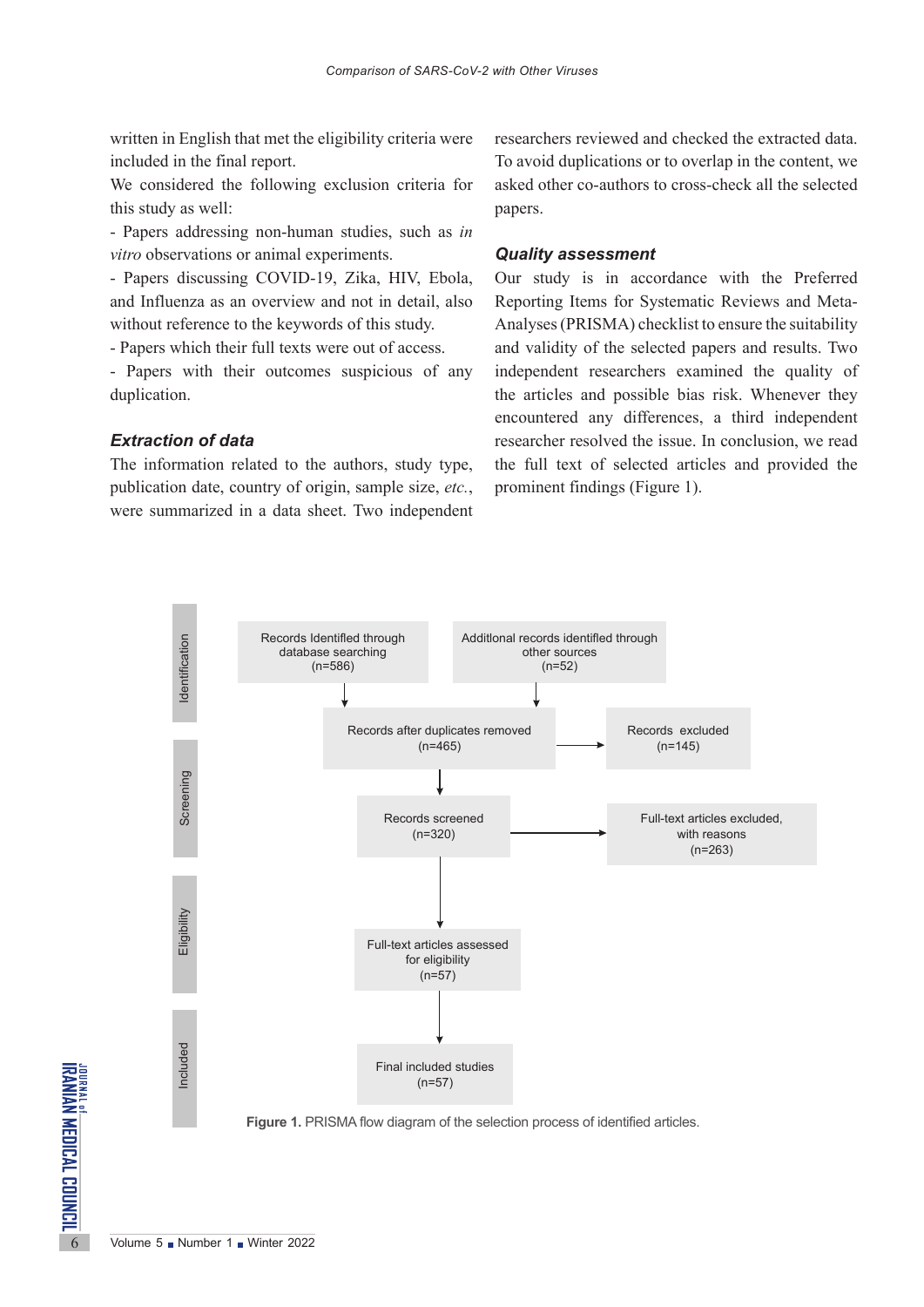# **Results**

The worldwide spread of the COVID-19 pandemic is very similar to Hong Kong, Spanish, Asian, and swine influenza pandemics. In this study, we compared SARS-CoV-2 with similar viruses such as influenza, Zika, Ebola, HIV, SARS-COV, and Middle East Respiratory Syndrome Coronaviruses (MERS-COV) in features of envelope structure, risk factors, duration of the disease, common symptoms, and treatments. We showed that SARS-CoV-2 has a lot of similarities with the other viruses in the present study. However, there are still controversies about the virus's behavior.

In two separate tables, we summarized the information related to the reviewed articles. The first table focuses on the information about the SARS-CoV-2 (epidemiology, diagnosis, clinical features, therapeutic options, management of the disease, biological features, genetics and mutations, transmission routes, vaccines, radiologic findings, and its reservoirs and hosts) (Table 1). Moreover, findings and comparisons of other similar viral epidemics are mentioned there (Table 2).

The second table demonstrates the seven viruses' characteristic features (SARS-CoV-2, compared to Influenza virus family, Zika virus, Ebola virus, Human Immunodeficiency Virus (HIV), SARS-CoV, and MERS-CoV).

There are numerous similarities between SARS-CoV-2 and the above-mentioned viruses, but the scientific community should also pay special attention to distinct features of SARS-CoV-2, particularly the high probability of transmission in the human population, which caused substantial morbidity and mortality worldwide.

# *Influenza virus*

Therefore, the medications affecting influenza could are more likely to be afflicted by SARS-CoV-2 also possibly affect SARS-CoV-2. This has been compared to influenza; while, others reported older described in previous s Many implications can be derived from the data gathered about the influenza virus in this paper. Both viruses have a similar envelope structure (8). Therefore, the medications affecting influenza could also possibly affect SARS-CoV-2. This has been described in previous studies in which antiviral drugs were used in influenza; for example, Peramivir appeared to inhibit the cell's SARS-CoV-2 release. Sodium Butyrate has also been used in the treatment of both infections (9,10). Although both viruses

can cause Acute Respiratory Distress Syndrome (ARDS), patients with COVID-19 experience more non-productive coughs during the acute phase (6). The influenza incubation period is shorter than SARS-CoV-2. Similarly, the disease lasts shorter than COVID-19. Afflicted humans from the virus may suffer from fever, cough, and fatigue, but most influenza patients do not suffer from dyspnea; on the other hand, most COVID-19 patients usually do not have a sore throat or runny nose (6,11). This knowledge could help in early and accurate diagnosis and guide the empirical treatments, even though both have similar diagnostic methods. One of the diagnostic modalities is a chest Computed Tomography Scan (CT scan). Previous literature is not consistent with the CT scan findings and provides overlapping patterns of lung involvement for these two viruses. More evaluation is required to distinguish the exact CT scan findings for these two viruses (12-15).

The worldwide spread of COVID-19 is similar to different influenza pandemics, such as the 1918-19 influenza outbreak (16). SARS-CoV-2 has a characteristic host gene expression response, which can be similar to that of the influenza virus. The percentage of binding proteins is similar in both viruses; for example, S-proteins of COVID-19 have similarities with the fusion proteins of both HIV and influenza viruses. Binding affinity proteins, however, are similar to that of influenza and not HIV (17).

The percentage of hospitalized male patients affected by COVID-19 is higher than patients affected by influenza viruses (18). The virus has a preference for the male gender, and the symptoms are reported to be more severe in male patients. COVID-19 has more morbidity and mortality rates in older adults compared to influenza (19,20). Moreover, there is a discrepancy between different studies on which characteristics of patients could increase the likelihood of infection with SARS-CoV-2. Some studies indicate that healthier and younger patients are more likely to be afflicted by SARS-CoV-2 compared to influenza; while, others reported older patients to be affected more by the virus. Therefore, further epidemiological studies are recommended to elaborate on these gaps (20,21). The current knowledge, including similarities and differences between these two viruses, could inform the early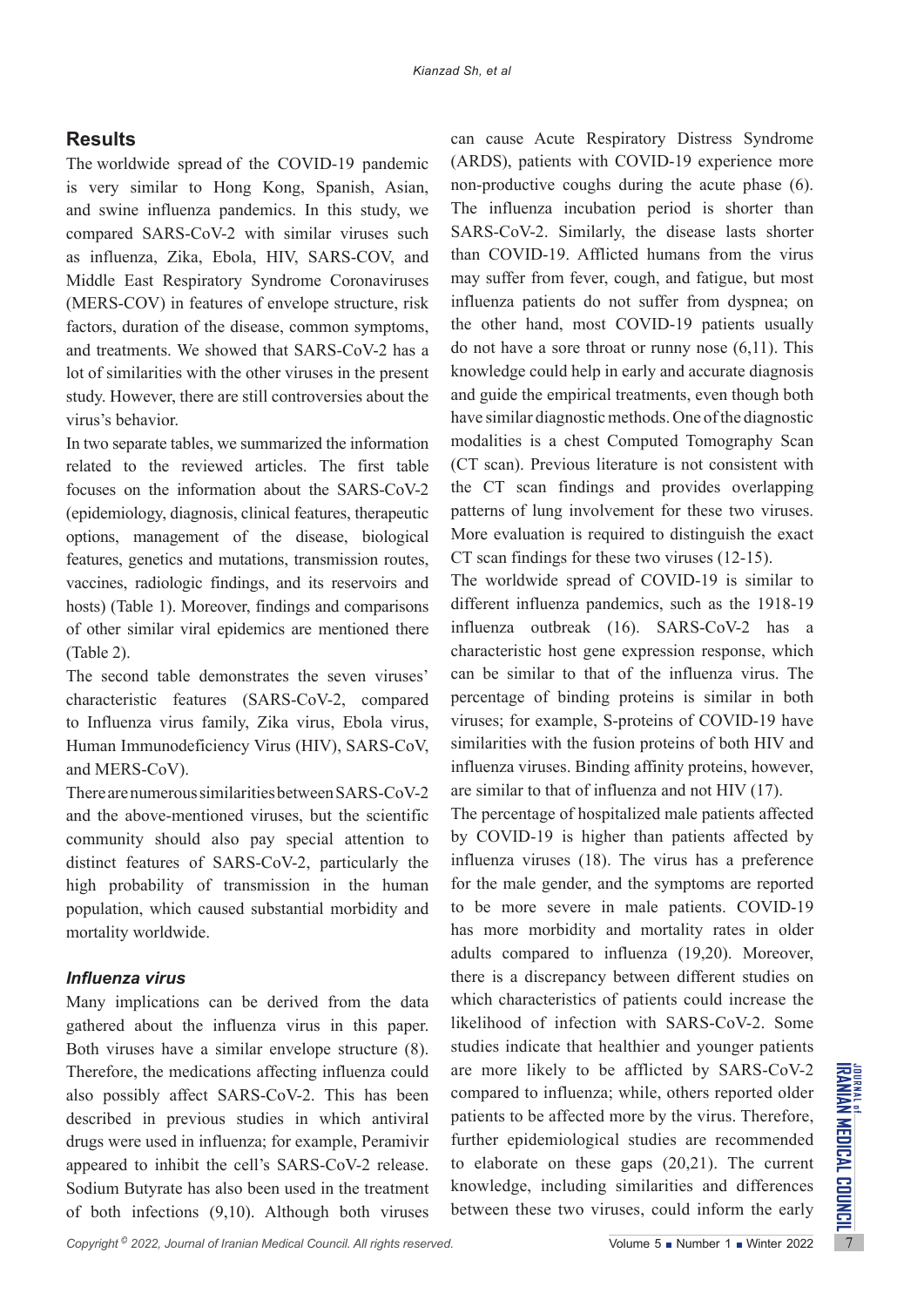diagnosis and treatment of COVID-19 patients.

#### *Zika virus*

Blood transfusions, sexual intercourse, perinatal transmission, and transplantations (bone marrow and solid organs) are regarded as the means of Zika virus transmission (22,23). Therefore, the transmission pathways completely differ from those of SARS-CoV-2, including close contact, droplet, and airborne transmissions (24). Although there are controversies on whether SARS-CoV-2 is present in the semen, some reports show that SARS-CoV-2 could be extracted from the semen of infected patients (25). Regarding the importance of SARS-CoV-2 transmission, the possibility and clinical implication of sexual COVID-19 transmission should be evaluated.

Although the precise impact of Zika virus on the male reproductive system is still unclear (22), some studies reported the possible impact of COVID-19 on male reproductive hormones and raised the possibility of orchitis (25,26). Nevertheless, more robust research is needed to investigate the impact of both viruses on reproductive organs. These viruses might share some risk factors as well; for instance, pregnancy may precipitate worse outcomes in COVID-19 patients (27). Pregnant women have higher rates of hospitalization, mechanical ventilation, and Intensive Care Unit (ICU) admission due to COVID-19 compared to the general population (28). Patients infected with Zika virus often have no or mild symptoms similar to patients with COVID-19 (29). Pregnant women can transmit the Zika virus to their fetuses, which might even cause congenital disabilities (30). Therefore, pregnant women contracting these viruses are a specific group requiring special attention and management.

#### *Ebola virus*

To this date, the bats are considered<br>
SARS-CoV-2 spreading (32)<br>
blood and body fluids (33),<br>
and fetal tissue, and amniminationed as the source of the<br>
SARS-CoV-2 spreading (32)<br>
blood and body fluids (33),<br>
and fetal ti To this date, the bats are considered as the presumable reservoir for the Ebola virus (31). Likewise, the bats are assumed to be the primary source of SARS-CoV-2 spreading (32). Direct contact with blood and body fluids (33), breast milk, placental and fetal tissue, and amniotic fluid have been mentioned as the source of the Ebola virus (34-36).

Therefore, human-to-human transmission *via* direct contact and touching contaminated surfaces is the shared transmission route in both viruses (33).

Ebola can cause high fatality rates and neonatal loss in pregnant women, similar to COVID-19 (30). Ebola, resemblance to COVID-19, can provoke a cytokine storm, and this is described as the main responsible mechanism for developing a high mortality percentage among patients (37). This can raise the possibility that the proposed Ebola treatment strategies and mechanisms of action (*e.g*., REGN-EB3 and mAb114) (38) might also provide clues for fighting COVID-19, and researchers could conduct experiments on similar drugs to examine their effectiveness.

Ebola was named the fastest vaccine to be prequalified by the World Health Organization, confirming its quality, efficacy, and safety (39). It was only five years from the Ebola vaccine's phase 1 trial commencement until achieving Food and Drug Administration (FDA) approval, much more rapid than the usual 10-15 year process (29, 40,41). Speeding up the research for the potential SARS-CoV-2 vaccine is of critical importance these days. Therefore, many similar experiences and findings during Ebola vaccine development could be successfully replicated during the research for the SARS-CoV-2 vaccine. Clinical, manufacturing, regulatory, and general lessons ought to be learned and implemented (41). Moreover, following vaccine development, countries should learn from the Ebola vaccine's experiences to convince the general population of the vaccine effectiveness while global inoculation programs are set up (41, 42). Governments should also implement active measures to ensure that ethical guidelines are in place and respected, and that the high-risk groups are prioritized (42).

#### *HIV*

Similar to the influenza virus, HIV and SARS-CoV-2 are structurally alike, and thus, the medications that affect the structure of the HIV (*e.g*., the envelope) may also affect SARS-CoV-2 (43). However, the envelope of SARS-CoV-2 is more robust and can resist longer on hard surfaces. Unlike influenza, HIV has a more extended incubation period (12 weeks)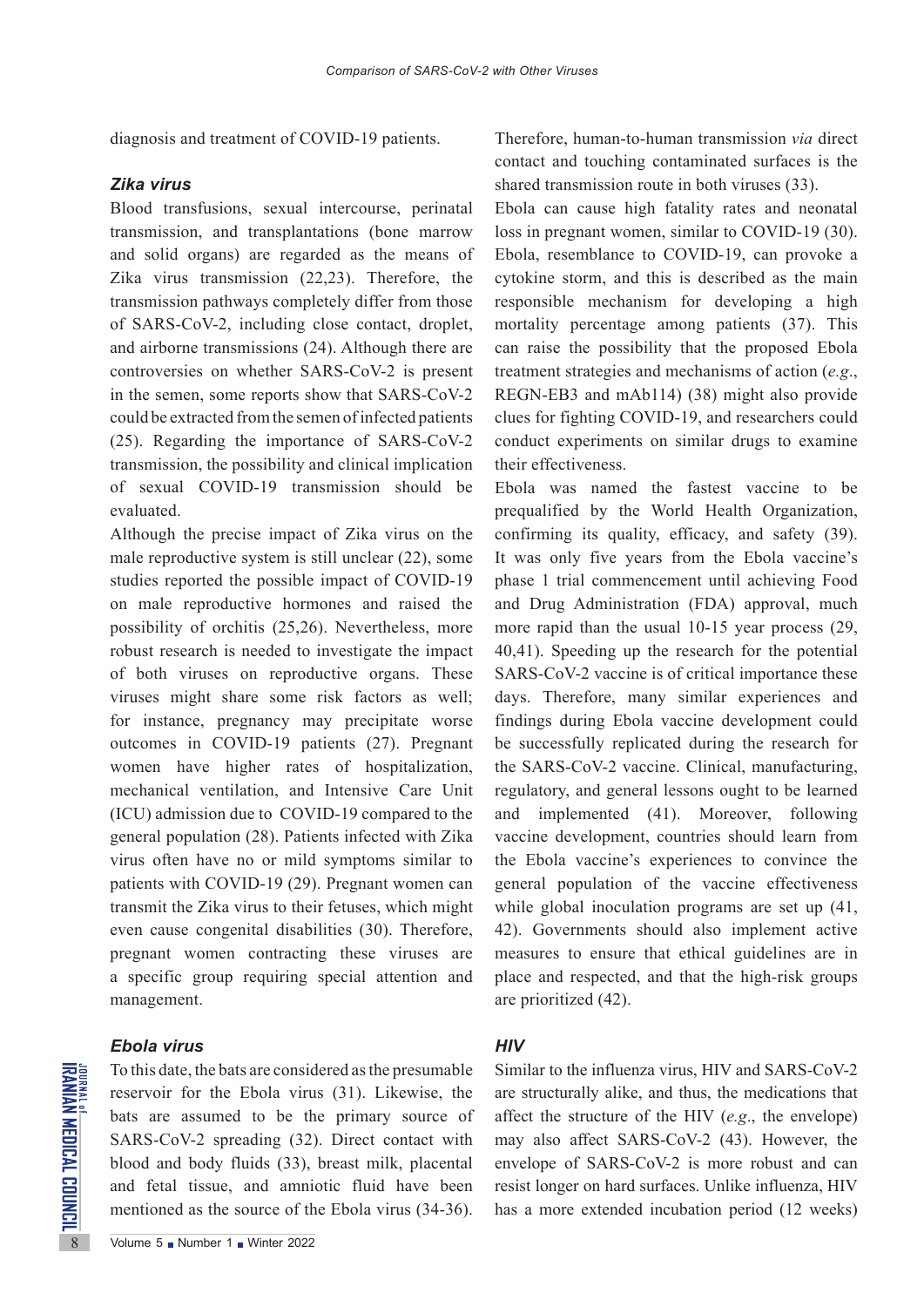than COVID-19, and the 10-year survival rate for HIV patients is 57% (44-46).

Studies show that people living with HIV affected by COVID-19 have more extended disease periods (more than the usual two weeks) and a slower antibodies production than HIV-negative patients with COVID-19. Therefore, poorly managed HIV patients may experience higher morbidity and mortality rates due to COVID-19 (47-50). HIV medications seemed to affect SARS-CoV-2, and antiretroviral drugs such as Raltegravir appeared to closely interact with the active sites of COVID-19 viruses as well (50,51).

# *SARS-CoV & MERS-CoV*

Clinical manifestations and pathophysiology of COVID-19 substantially resemble those of SARS and MERS (52). Elaborating around the common features of these viruses could extend our limited knowledge about the SARS-CoV-2 virus. The 80% similarity in genome sequence between COVID-19 and SARS-CoV affirms this claim (8). On the other hand, MERS-CoV shows only 50% similarity (53). Structurally, SARS-CoV-2 and SARS-CoV also have a similar host cell receptor, namely Angiotensin-Converting Enzyme 2 (ACE2), and similar S-protein structures. In contrast, MERS-CoV invades the target cell by Dipeptidyl Peptidase 4 (DPP4) as a binding receptor (54).

These tree virus species are members of the beta-Coronavirus family and share similar spreading routes mainly through nosocomial infection. Besides, all of them survive in the human body by replicating in the lower respiratory airway especially COVID-19 accompanied by the overreaction of the host immune system (19). Cytokine and chemokine overproduction within SARS-CoV infection and COVID-19 (known as cytokine storm) cause host innate immune system dysfunction (55). Cytokine quantity is correlated with the severity of disease symptoms. Concentrations of some interleukins such as IL2, IL7 and IL10 in the serum are much higher in severe cases of disease hospitalized in ICU (56). In contrast with SARS-CoV, COVID-19 induces the production of IL-10, which leads to a different immuno-pathological pathway involved in lung injury (57,58).

Coronaviruses (CoV) are highly contagious enveloped viruses. The high resistance of these viruses on hard surfaces might be a reason for this contagiousness. SARS-CoV particles are contagious on hard surfaces for at least 1-4 days. MERS-CoV survives on hard surfaces at most 2-3 days. Infectivity of SARS-CoV-2 and SARS-CoV did not significantly differ in aerosol (median half-live is about 1.1-1.2 hours) or on hard surfaces (59). This suggests that we should find other factors to rationalize the epidemiologic feature of COVID-19.

Another key reason for the strong transmissibility of COVID-19 is the high receptor-binding ability, which is more than 10-20 folds greater than SARS-CoV (60). COVID-19 has a higher reproductive number compared to the two [SARS-CoV-2 = 3.28, SARS-CoV  $= 3$ , and MERS = less than 1 (61)], longer incubation period (SARS-CoV-2: ranges 4.75-6.4 days with the longest incubation time of 14 days, versus  $SARS = 4$ days, and MERS  $= 4.5 - 5.2$  days), and shorter serial interval (SARS-CoV-2: about 2.6-7.5 days in two different studies,  $SARS = 8.4$  days, and MERS = 12.6 days). Despite all these alarming characteristics, COVID-19 has a lower fatality rate (estimated about  $3\%$  versus SARS =  $9.6\%$ , MERS =  $35.5\%$ ) (52). However, the total death cases worldwide are innumerable. Furin cleavage site, a new variation in the S-protein of COVID-19, does not exist in other coronaviruses. It amplifies the spreading of the virus among humans. If this site were not developed in the virus, like SARS-CoV, the S-protein function would be disturbed (62).

**Copyright 2022**, *Copyright 2022, Journal of Iranian Medical Council. All rights reserved.* The Same is Number 1 Winter 2022 9 **Covid 2022**, *Covid 2012 Method of IL-10*, which 64). The *SAA2* is a member of acute-phase S The presence of a mutation in the endosomeassociated-protein-like domain of non-structural protein 2 (nsp2) and phosphate domain of nsp3 is probably responsible for the high ability of contagion of the COVID-19 and different behavior from SARS-CoV (63). Investigating the most Differentially Expressed Genes (DEGs) with COVID-19 presented the crucial role of serum amyloid A2 (*SAA2*) gene, which is responsible for *SAA2*, an inflammatory factor predicting illness prognosis. The expression of *SAA2* is specific for COVID-19 and is not observed in SARS-CoV, MERS-CoV, and other viruses (8, 64). The *SAA2* is a member of acute-phase Serum amyloid A (A-SAA), which encodes *SAA2* that shows a remarkable increase during the Acute-Phase Response (APR) similar to C-Reactive Protein (CRP) (65). About 8-24 hours after APR onset, the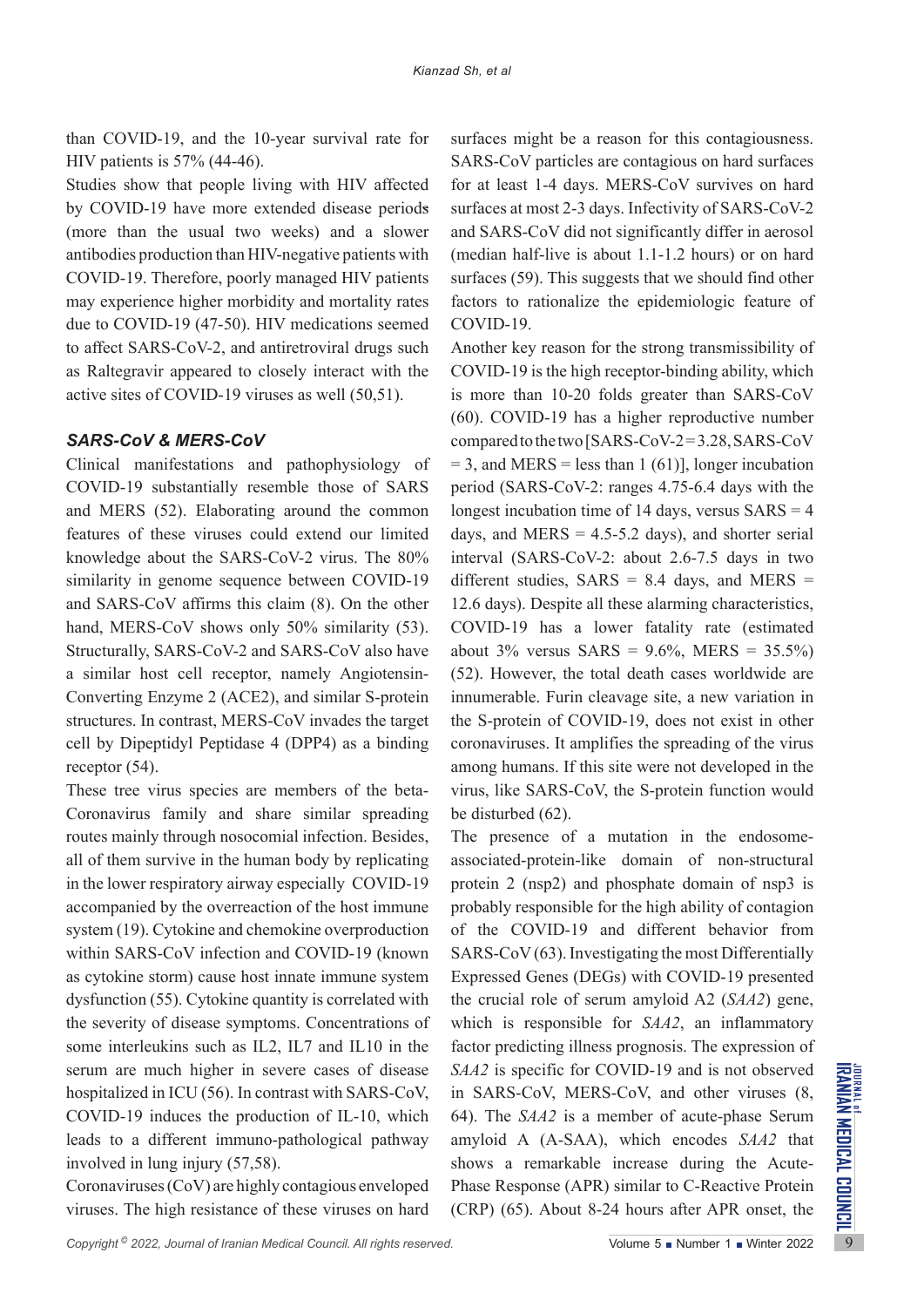*SAA2* expressed as high as 1000 folds higher than the baseline amount. By comparing the SAA2 and CRP, we found that SAA2 increases more quickly to a more significant extent, returns to normal faster, and is more conclusive for viral infectious disease (65). The SAA2 is associated with severe inflammation and an aggressive cellular immune response to COVID-19 infection (8,65-67).

Other principal host defense systems, including the *CCL20* gene (which adjusts cell proliferation) and interleukins gene *(IL6, CXCL1, CXCL3* and *CXCL5, IL-17*, and the *IL8*), are also involved in host response versus COVID-19 (8).

Based on the evidence, the COVID-19 genome is more stable than SARS-CoV or MERS-CoV (68). Genomic deletion in Open Reading Frame 8 (ORF8) of SARS-CoV attenuates the virus and diminishes its replication capacity since ORF8 of SARS-CoV has an essential role in the replication capacity of the virus. Despite that, ORF8 of COVID-19 is structurally and characteristically different. Deletion in ORF8 of COVID-19 does not decrease the replication capacity of the virus. The appearance of ORF8 deletion is a consequence of immune-driven selection due to the host antibody response to ORF8 in COVID-19 (68).

4.1%, 3 lower than 9.6% of I<br>
SARS-CoV epidemic should b<br>
current situation due to the sim<br>
of this virus with SARS-Co<br>
epidemiology, propagation patt<br>
of action. Both viruses are disse<br>
droplets, contact, and fomites<br>  $\$ Bats are considered the stem of the beta-Coronavirus family and serve as their reservoir hosts (69,70). Reporting COVID-19 in animals is rare, and it shows that it is not necessary to focus on animal population health. COVID-19 fails to develop in dogs, pigs, chickens, and ducks (13). Besides, humans, cats, and ferrets are susceptible to the COVID-19 virus (69). Based on the evidence, the potential intermediate host of COVID-19 is pangolin (71). Animals including the ferret-badger, red fox, lesser rice-field rats *etc*. are all prone to SARS-CoV. MERS-CoV also has alpacas and camels as a reservoir of the virus. Animals that are vulnerable to MERS-CoV are rhesus macaque, llamas, pigs, cattle, sheep, goats, donkeys, and horses. At present, the mortality of COVID-19 in China is 4.1%, 3 lower than 9.6% of Past experiences of the SARS-CoV epidemic should be more regarded in the current situation due to the similarities in the behavior of this virus with SARS-CoV-2, consisting of the epidemiology, propagation pattern, and the mechanism of action. Both viruses are disseminated by respiratory droplets, contact, and fomites with similar symptoms,

including fever, cough, and flu-like symptoms. Nevertheless, COVID-19 patients fail to exhibit the upper respiratory tract and gastrointestinal symptoms as much as SARS-CoV (22,52). This fact guides us to detect lower respiratory cells as the principal victim of the SARS-CoV-2 (60). It is suggested that SARS-CoV and SARS-CoV-2 both cause sperm pathologies (oligospermia, asthenospermia, and teratospermia) without presenting virus particles in the semen (22). Nevertheless, there are controversies about whether SARS-CoV-2 may or may not be present in seminal fluid (25).

Pegylated Interferon alpha (IFN-alpha) as an antiviral agent is effective for SAR-CoV infection and causes less pulmonary harm by reducing the viral replication and propagation (72). However, there is no proved vaccine for it. For MERS-CoV, Modified Vaccinia Ankara (MVA)-based vaccine proved to be effective in camels (73). Moreover, chloroquine is a potent medication to treat MERS-CoV. Trials for an effective medication against COVID-19 are going on. There are various experimental treatments for patients with COVID-19; however, none of them are definite. Corticosteroids showed a promising effect in patients under ventilation. FDA approved Remdesivir and convalescent plasma in hospitalized patients. Various medications are under clinical trial studies (74).

There are some pitfalls in the present review. First is our limited knowledge of COVID-19 and its biological behavior. Although human knowledge of this virus evolves rapidly, there are several aspects that are still unknown and might be discovered soon. For example, researchers are conducting numerous clinical trials to find effective treatments and postexposure prophylaxis for COVID-19, trying to study the effects of emerging variants on morbidity, mortality, and escape from immunity, researching on possible long-term adverse outcomes of COVID-19, the effects of lockdowns and social distancing on health issues, and numerous other unknown aspects (75,76). Moreover, various similar types of viruses exist that were not included in the present review; however, we compared six viruses with the most similarities in structure and behavior with SARS-CoV-2.

#### **Conclusion**

This review provided a summary of resemblances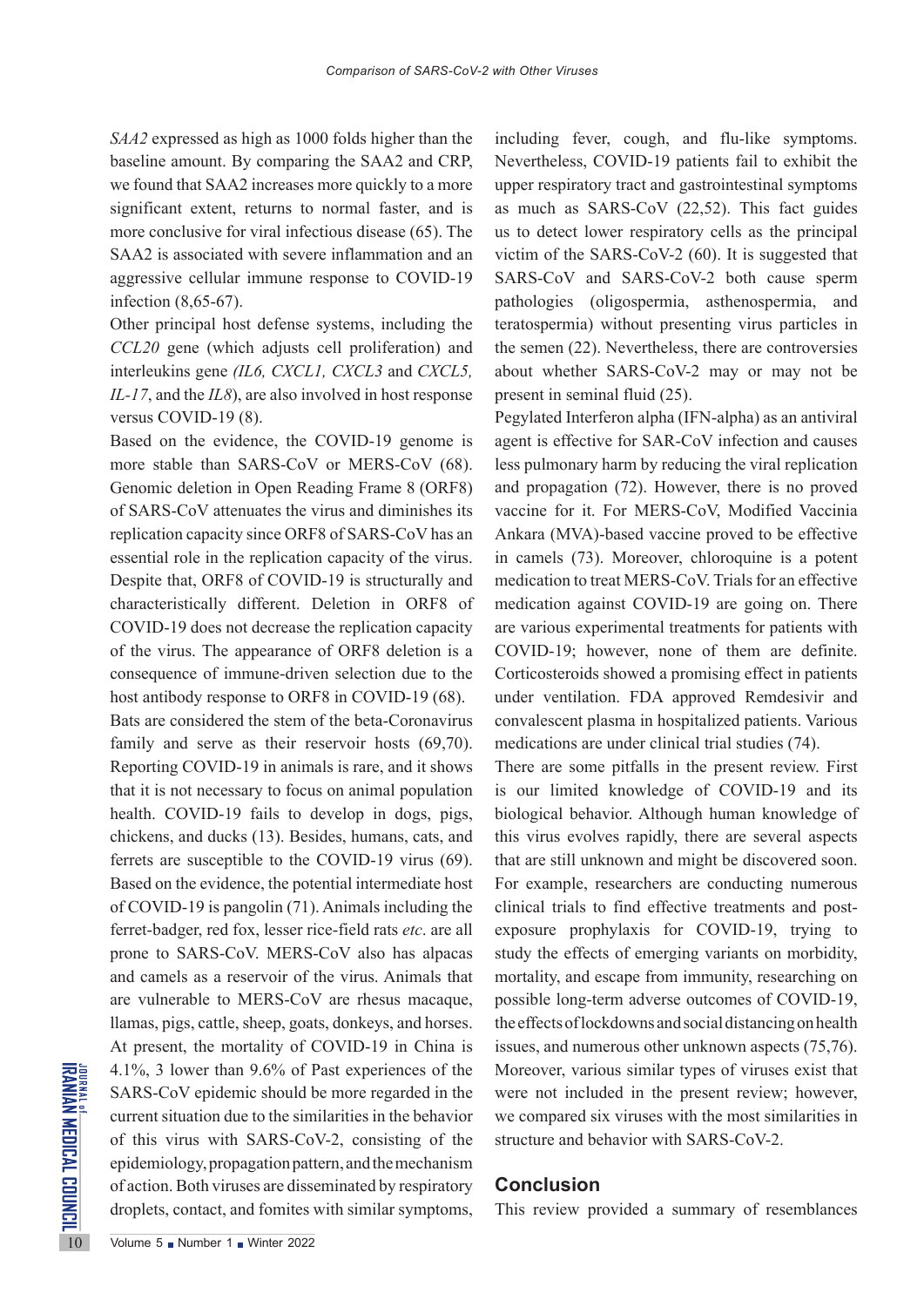and differences between six similar viruses in structure and behavior with SARS-CoV-2. This study took a step forward and enhanced the current knowledge about SARS-CoV-2 and combined the past experiences of similar viruses to strengthen the ability to fight the COVID-19 pandemic. There are several similarities in the structure and behavior of the above-mentioned viruses with SARS-CoV-2. Several treatments were utilized with various successes in SARS-CoV-2 and other viruses. Origin, structure, signs and symptoms, and organ involvements of several viruses resembled that of SARS-CoV-2; and these similarities can be the focus of future research that integrates past knowledge to provide future advances in COVID-19 containment. However, the scientific community should also pay careful attention to SARS-CoV-2's distinct features and utilize unique approaches and solutions for it. For instance, the high transmissibility of SARS-CoV-2 imposed unmatched burdens worldwide that were not similar to previous viruses observed in recent years. Future studies are recommended to explore and characterize the precise biological behavior of SARS-CoV-2 to inform the preventive and therapeutic guidelines.

# **Funding**

This research did not receive any specific grant from funding agencies in the public, commercial, or notfor-profit sectors.

**Table 1.** A summary of the findings of the reviewed articles

| ID             | Date of<br>publication<br>(reference<br>number) | Title of the study                                                                                                                                                                        | Type of<br>study        | Country       | <b>Important findings</b>                                                                                                                                                                                                                                                                                                                                                                                                                                                                                                                     |
|----------------|-------------------------------------------------|-------------------------------------------------------------------------------------------------------------------------------------------------------------------------------------------|-------------------------|---------------|-----------------------------------------------------------------------------------------------------------------------------------------------------------------------------------------------------------------------------------------------------------------------------------------------------------------------------------------------------------------------------------------------------------------------------------------------------------------------------------------------------------------------------------------------|
| $\mathbf{1}$   | 2020 (77)                                       | Understanding the dynamics of<br>pandemics                                                                                                                                                | Comparative<br>Analysis | Turkey        | This study focused on baseline characteristics of different pandemics<br>and the similarity of COVID-19 to Spanish, Hong Kong, Asian, and<br>swine flu pandemics in terms of spreading to the world. The authors<br>highlighted that the case definition, early case detection, early<br>quarantine and treatment, sufficient stockpiles of medicine, and<br>population co-operation with the containment strategy should be<br>considered for pandemic burden reduction.                                                                     |
| 2              | 2020 (78)                                       | <b>The</b><br>Human<br>Coronavirus<br><b>Disease</b><br>COVID-19: Its Origin, Characteristics,<br>and Insights into Potential Drugs and Its<br><b>Mechanisms</b>                          | <b>Review</b>           | <b>Jordan</b> | This study focuses on the summary of the recently investigated drugs<br>for COVID-19 treatment. Amongst them, Hydroxychloroquine has<br>gained much attention and is currently authorized in most treatment<br>protocols of COVID-19, particularly when prescribed with other<br>antiretroviral and antibiotics.                                                                                                                                                                                                                              |
| 3              | 2020(4)                                         | The transcriptomic profiling of COVID-19<br>compared to SARS, MERS, Ebola, and<br><b>H1N1</b>                                                                                             | Comparative<br>Analysis | Egypt         | This research determined the relation in cellular host response of<br>Ebola and COVID-19. In both of them GO words and many genes<br>are enriched. Also, particular relation of IL-8 and IL-6 with COVID-19<br>was shown. Some routes, like PLA2 inhibitors, may be important for<br>potential drugs to cure COVID-19. They stated that simultaneous<br>treatment of various types of experimental methods and parameters<br>have been useful in assessing the etiology of COVID-19<br>immunopathology in contrast to other viral infections. |
| $\overline{4}$ | 2020 (6)                                        | Melatonin: Roles in influenza, Covid-19,<br>and other viral infections                                                                                                                    | <b>Review</b>           | <b>UK</b>     | Melatonin plays a key role in the adjustment of viral infections.<br>Also, Melatonin is efficient in the management of preexisting<br>medical conditions that lead to influenza and COVID-19 fatality.<br>Sodium Butyrate with suppressing immune system, mitochondrial<br>optimization effects, induction of the Melatonergic pathway, and<br>ability to decrease gut permeability has potential benefits in controling<br>COVID-19 and influenza infections.                                                                                |
| 5              | 2020(5)                                         | Molecular biology of coronaviruses:<br>current knowledge                                                                                                                                  | <b>Review</b>           | Indonesia     | This study focuses on the molecular characteristics and life cycle<br>of coronaviruses and sheds light on the molecular characteristics<br>of SARS CoV-2. They indicated that it is critical to understand the<br>molecular mechanism which drives cross-species transmission of<br>SARS-CoV-2.                                                                                                                                                                                                                                               |
| 6              | 2020 (7)                                        | Binding affinities of 438 HLA proteins to<br>complete proteomes of seven pandemic<br>viruses and distribution of strongest<br>and weakest HLA peptide binders in<br>populations worldwide | Research                | Germany       | The results of this study showed significant discrepancy in Class II<br>HLA and Class I molecules in their valence to present SARS-CoV-2<br>peptides, among HLA-A proteins a stronger proportion of binders<br>being found. The binding affinity profiles predicted for SARS-CoV-2<br>are very resembling to all other viruses, except HIV-1.                                                                                                                                                                                                 |
|                |                                                 | Copyright <sup>©</sup> 2022, Journal of Iranian Medical Council. All rights reserved.                                                                                                     |                         |               | Volume $5 \bullet$ Number 1 $\bullet$ Winter 2022                                                                                                                                                                                                                                                                                                                                                                                                                                                                                             |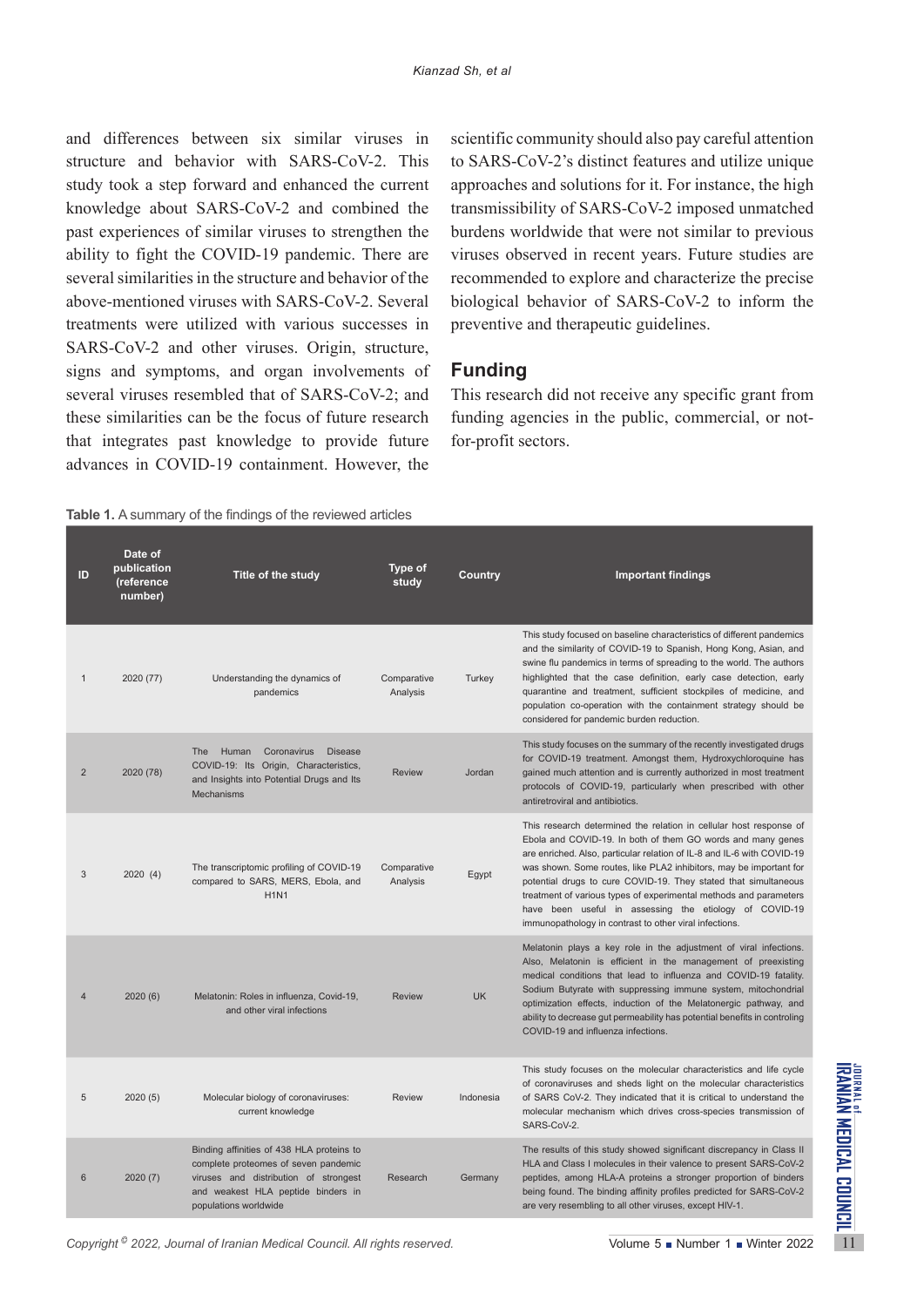|                | Cont Table 1                                    |                                                                                                                                                                                        |                                           |             |                                                                                                                                                                                                                                                                                                                                                                                                                                                                                                                                                                                                                                                                                                                                                                                                                      |
|----------------|-------------------------------------------------|----------------------------------------------------------------------------------------------------------------------------------------------------------------------------------------|-------------------------------------------|-------------|----------------------------------------------------------------------------------------------------------------------------------------------------------------------------------------------------------------------------------------------------------------------------------------------------------------------------------------------------------------------------------------------------------------------------------------------------------------------------------------------------------------------------------------------------------------------------------------------------------------------------------------------------------------------------------------------------------------------------------------------------------------------------------------------------------------------|
| ID             | Date of<br>publication<br>(reference<br>number) | Title of the study                                                                                                                                                                     | Type of<br>study                          | Country     | <b>Important findings</b>                                                                                                                                                                                                                                                                                                                                                                                                                                                                                                                                                                                                                                                                                                                                                                                            |
| $\overline{7}$ | 2020 (79)                                       | Anti-HIV and Anti-HCV drugs are the<br>putative inhibitors of RNA-dependent-<br>RNA polymerase activity of NSP12 of the<br>SARS CoV-2 (COVID-19)                                       | Research                                  | India       | It has been shown that the HIV-drugs could play the putative inhibitor<br>role against SARS-Cov-2 RdRpis, drugs such as Nelfinavir (NFV),<br>Raltegravir (RAL), and Delavirdine (DLV) could be effective against<br>COVID-19. Furthermore, HCV-drugs such as Paritaprevir (PTV),<br>Beclabuvir (BCV), and Ledipasvir (LDV) have tightly linked to<br>substrate-binding domains and active sites.                                                                                                                                                                                                                                                                                                                                                                                                                     |
| 8              | 2020 (80)                                       | Developing Vaccines for SARS-CoV-2<br>and Future Epidemics and Pandemics:<br>Applying Lessons from Past Outbreaks                                                                      | Commentary                                | Netherlands | COVID-19 is an emerging infectious disease that can cause many<br>complications and problems with epidemic and pandemic potential<br>like other infectious diseases. Making a vaccine production requires<br>spending a long time, high budget and perform high-risk experiments<br>and there is no guarantee of production success.                                                                                                                                                                                                                                                                                                                                                                                                                                                                                 |
| 9              | 2020 (81)                                       | COVID-19 in patients with HIV: clinical<br>case series                                                                                                                                 | Research                                  | Spain       | This study showed that people living with HIV accounted for almost<br>1% of patients with COVID-19 who needed hospitalization. Five<br>people who were HIV-positive, MSM, younger than 50 years old,<br>and were identified as COVID-19 patients were studied. None of<br>them died. Two of them were admitted to ICU. Two of them were sex<br>workers and one of them reported participating in chemsex party 6<br>days before hospitalization. Providing health education programs to<br>inform these people about the ways of transmission and the high risk<br>of SARS-CoV-2 infection whether they have sexual activity seems<br>important. All patients were on ART and a regimen of protease<br>inhibitors, three patients received Lopinavir-boosted ritonavir and<br>twogiven darunavir-boosted cobicistat. |
| 10             | 2020 (82)                                       | Deep phenotyping of 34,128 patients<br>hospitalized with COVID-19 and a<br>comparison with 81,596 influenza<br>patients in America, Europe and Asia: an<br>international network study | Comparative                               | Spain       | Between 2014 and 2019, a large population of hospitalized patients<br>with COVID-19 was male and younger compared to those admitted<br>to hospital with influenza.                                                                                                                                                                                                                                                                                                                                                                                                                                                                                                                                                                                                                                                   |
| 11             | 2020 (83)                                       | Comparison of Citations Trends between<br>the COVID-19 Pandemic and SARS-<br>CoV, MERS-CoV, Ebola, Zika, Avian and<br>Swine Influenza Epidemics                                        | Comparative                               | Greece      | This study demonstrates that significant correlations were found<br>between COVID-19 and MERS, Ebola and SARS.                                                                                                                                                                                                                                                                                                                                                                                                                                                                                                                                                                                                                                                                                                       |
| 12             | 2020 (84)                                       | Potential for elimination of SAR-CoV-2<br>through vaccination as inspired by<br>elimination of multiple influenza viruses<br>through natural pandemics or mass<br>vaccination          | <b>Review</b>                             | China       | Future vaccination against COVID-19 may take long and be costly.<br>The coming two years is an important time to develop proper<br>vaccines with coordinated cooperation at national and international<br>levels. This study also indicates precedence of vaccines' efficacy for<br>COVID-19 and clarifies the significance of the development of more<br>live vaccines for COVID-19.                                                                                                                                                                                                                                                                                                                                                                                                                                |
| 13             | 2020 (85)                                       | Coronavirus disease 2019 (COVID-19)<br>outcomes in HIV/AIDS patients                                                                                                                   | Review                                    | <b>UK</b>   | The findings indicate that currently, people living with HIV (PLHIV)<br>who have an undetectable viral load and sufficient Cluster of<br>Differentiation (CD) count, are not at greater risk than the general<br>population. In other words, HIV infection that managed well is not a<br>risk factor for more vigorous COVID-19. However, the risk of being<br>infected with severe COVID-19 in people living with HIV who are in<br>poor control of HIV or are in Acquired Immunodeficiency Syndrome<br>(AIDS) level is unknown.                                                                                                                                                                                                                                                                                    |
| 14             | 2020 (86)                                       | Efficacy and safety of convalescent<br>plasma for severe COVID-19 based on<br>evidence in other severe respiratory viral<br>infections: a systematic review and meta-<br>analysis      | systematic<br>review and<br>meta-analysis | India       | In previous studies of viral infections which leads to severe<br>respiratory, except COVID-19, present indirect and very low-quality<br>evidence show that convalescent plasma has minimal effect on<br>the treatment of COVID-19 or even has no effect and low-quality<br>evidence in a way that causes no serious adverse events.                                                                                                                                                                                                                                                                                                                                                                                                                                                                                  |
| 15             | 2020 (87)                                       | Coronavirus Disease 2019-COVID-19                                                                                                                                                      | <b>Review</b>                             | India       | This study focuses on the epidemiological, remedial, diagnostic, and<br>clinical perspectives, such as prospects of vaccines and preventive<br>actions that globally have been recommended to collate this<br>pandemic virus. Currently, there is a lack of licensed antiretroviral<br>drugs and vaccines against SARS-CoV, MERS-CoV, and SARS-<br>CoV-2. However, for developing a proper therapeutic agent against<br>COVID-19, it is essential to design antiretroviral drugs and develop<br>vaccines.                                                                                                                                                                                                                                                                                                            |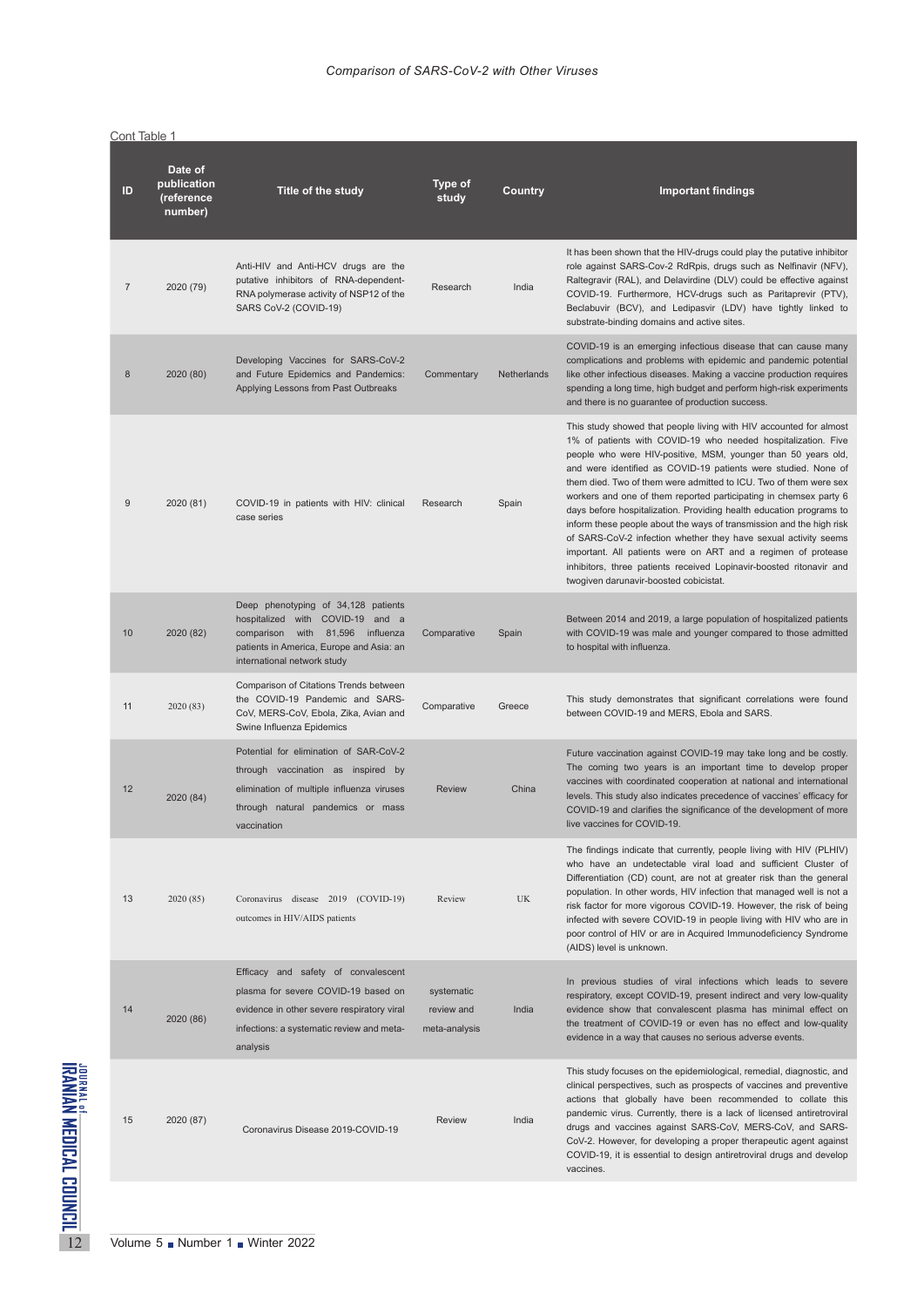Cont Table 1

| ID | Date of<br>publication<br>(reference<br>number) | Title of the study                                                                                                                                                                     | Type of<br>study | Country    | <b>Important findings</b>                                                                                                                                                                                                                                                                                                                                                                                                                                                                                                                                                                                                                                                                                                            |
|----|-------------------------------------------------|----------------------------------------------------------------------------------------------------------------------------------------------------------------------------------------|------------------|------------|--------------------------------------------------------------------------------------------------------------------------------------------------------------------------------------------------------------------------------------------------------------------------------------------------------------------------------------------------------------------------------------------------------------------------------------------------------------------------------------------------------------------------------------------------------------------------------------------------------------------------------------------------------------------------------------------------------------------------------------|
| 16 | 2020(88)                                        | Genetic variants of the human host<br>influencing the coronavirus-associated<br>phenotypes<br>(SARS,<br><b>MERS</b><br>and<br>COVID-19): rapid systematic review and<br>field synopsis | <b>Review</b>    | Italy      | Out of 22 eligible articles that investigated candidate genes (2 as<br>associated with COVID-19), the top-ranked genes in the number<br>were ACE2, CLEC4M (L-SIGN), MBL, MxA ( $n =$<br>of<br>studies<br>3), ACE, CD209, FCER2, OAS-1, TLR4, TNF-α (n =<br>$2)$ .<br>Only<br>variants in MBL and MxA were found as possibly implicated in CoV-<br>associated phenotypes in at least two studies.                                                                                                                                                                                                                                                                                                                                     |
| 17 | 2020 (89)                                       | Coronavirus in Continuous Flux: From<br>SARS-CoV to SARS-CoV-2                                                                                                                         | <b>Review</b>    | China      | The majority of recent studies have mainly focused on the SARS-<br>CoV-2 S protein that is the target of many vaccine development<br>strategies and has been instrumental in aiding our understanding of<br>the mechanism of viral invasion into host cells. Wrap et al revealed<br>the S protein's structural rearrangements following the entry of the<br>virus into the host cells and observed that SARS-CoV-2 showed<br>10-20-fold increased affinity for ACE2 compared to SARS-CoV. Also,<br>a 382-nt deletion in the majority of the SARS-CoV-2 ORF8 gene was<br>found in some genome sequences obtained from eight hospitalized<br>patients in Singapore, which may be associated with reduced viral<br>replicative fitness. |
| 18 | 2018 (90)                                       | Influenza A Virus Cell Entry, Replication,<br>Virion Assembly and Movement                                                                                                             | <b>Review</b>    | Sweden     | The best-characterized protein in IAVs is HA, which has two primary<br>functions (i) to initiate binding to the host cell and (ii) to deliver the<br>vRNPs to the host cell cytosol by fusing the viral and endosomal<br>membranes. Based on this knowledge, several exciting new<br>strategies are being developed to elicit the production of antibodies<br>that target the more conserved region of H.                                                                                                                                                                                                                                                                                                                            |
| 19 | 2020 (91)                                       | Why COVID-19 transmission is more<br>efficient and aggressive than viral<br>transmission in previous coronavirus<br>epidemics?                                                         | <b>Review</b>    | Egypt      | SARS-CoV-2 uses multiple ways for efficient transmission.<br>It has a virion structure optimized for various environmental<br>conditions, allowing this virus to use both respiratory and fecal-<br>oral transmission modes. SARS-CoV-2 can interact with ACE2,<br>ANPEP, and DPP4. It can also utilize non-peptidase receptors, such<br>as DC-SIGN1, CLEC4G, and CLEC4M. It efficiently undergoes<br>genomic re-arrangements, thereby developing important means<br>for immunological escape. This broad spectrum of means for the<br>efficient SARS-CoV-2 transmission indicates that it is very unlikely<br>that COVID-19 can be cured by targeting just one segment of this<br>complex mosaic.                                   |
| 20 | 2015 (92)                                       | Ebola virus outbreak, updates on current<br>therapeutic strategies                                                                                                                     | <b>Review</b>    | <b>USA</b> | Several studies have reported the development of passive<br>immunotherapies in antibodies and small-molecule antivirals with<br>inhibitory activities against Ebola virus infection in vitro and in animal<br>models of infection.                                                                                                                                                                                                                                                                                                                                                                                                                                                                                                   |
| 21 | 2021 (93)                                       | SARS-CoV, MERS-CoV, and SARS-<br>CoV-2: A Diagnostic Challenge                                                                                                                         | <b>Review</b>    | India      | This study highlights the importance of early and accurate diagnosis<br>and mentions that CT scans and PCRs are the most promising tools<br>for the diagnosis of COVID 19. Most of the diagnostics tools used<br>for the diagnosis of SARS consume time for analysis and require<br>a sophisticated laboratory with trained personnel. The next step is<br>developing 3-D printed microfluidic diagnostic devices to analyze<br>multiple samples obtained from SARS infected patients with high<br>throughput.                                                                                                                                                                                                                       |
| 22 | 2020 (94)                                       | Susceptibility to SARS, MERS, and<br>COVID-19 from an animal<br>health<br>perspective                                                                                                  | <b>Review</b>    | Nepal      | Non-human primates and carnivores are susceptible to SARS-<br>coronavirus and SARS-CoV-2, respectively, whereas the dromedary<br>camel is susceptible to MERS-coronavirus. These viruses are<br>reported to originate from bats and can undergo mutation and<br>genomic recombination to infect humans. In addition to humans,<br>several animals like cats, dogs, and tigers also tested positive, but no<br>animal or animal to human transmission is reported.<br>The susceptibility of various animal species to MERS-CoV, SARS<br>CoV, and SARS CoV2 and their clinical presentation is also reported.                                                                                                                          |
| 23 | 2020 (95)                                       | Encephalopathy and seizure activity in a<br>COVID-19 well-controlled HIV patient                                                                                                       | Case report      | <b>USA</b> | A 41-year-old male with a history of well-controlled HIV presented<br>with confusion and was found to have COVID-19. LP was negative.<br>He had worsening encephalopathy with tonic-clonic seizure requiring<br>intubation. He was treated with hydroxychloroquine and azithromycin<br>with improvement in mental status back to baseline after 6 days.                                                                                                                                                                                                                                                                                                                                                                              |
|    |                                                 |                                                                                                                                                                                        |                  |            |                                                                                                                                                                                                                                                                                                                                                                                                                                                                                                                                                                                                                                                                                                                                      |
|    |                                                 | Copyright <sup>©</sup> 2022, Journal of Iranian Medical Council. All rights reserved.                                                                                                  |                  |            | Volume 5 Number 1 Winter 2022                                                                                                                                                                                                                                                                                                                                                                                                                                                                                                                                                                                                                                                                                                        |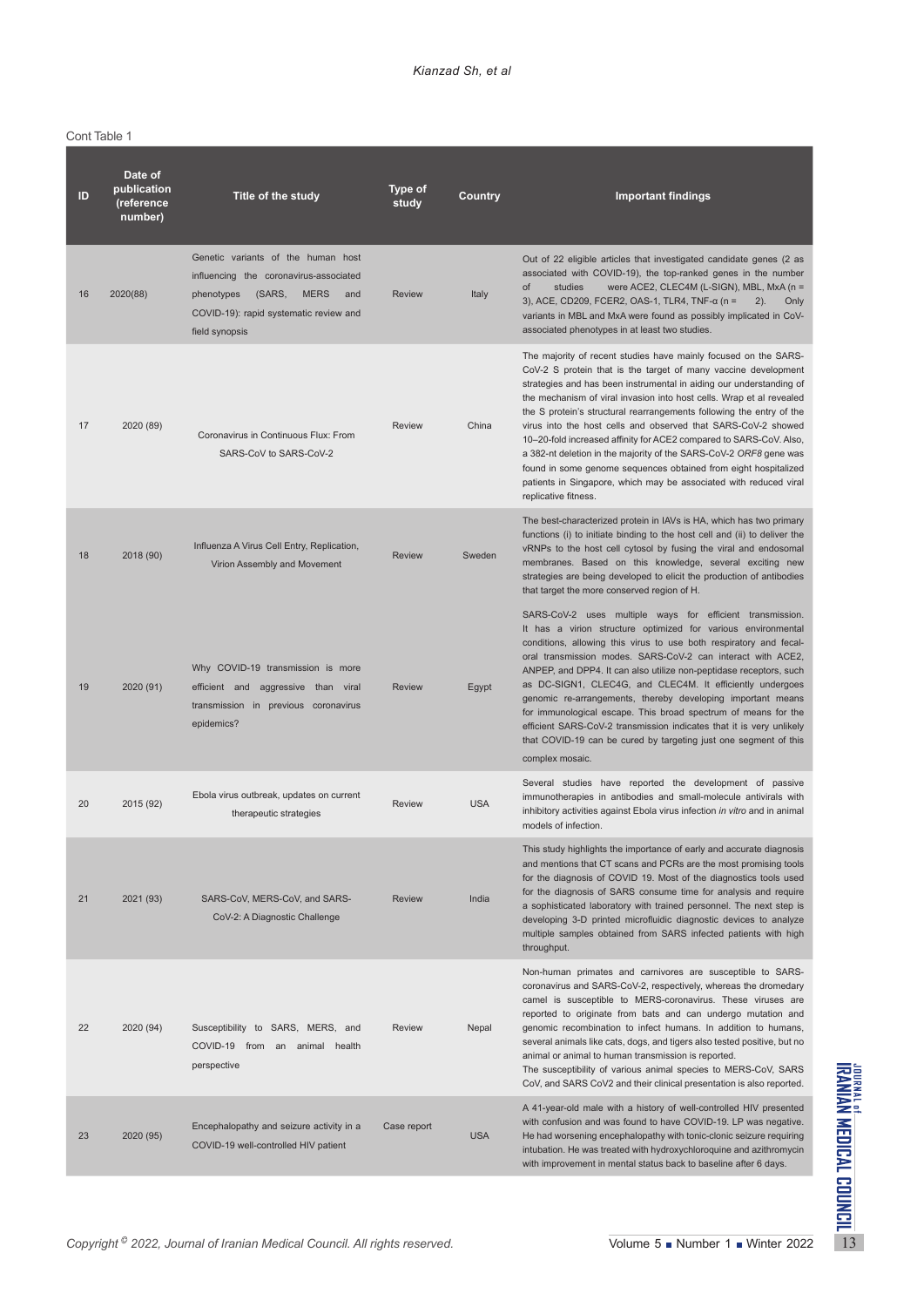|                                                                         | ID | Date of<br>publication<br>(reference<br>number) | Title of the study                                                                                                                                                                         | Type of<br>study        | Country        | <b>Important findings</b>                                                                                                                                                                                                                                                                                                                                                                                                                                                                                                                                                                                                                                                                                                                                                                                                               |
|-------------------------------------------------------------------------|----|-------------------------------------------------|--------------------------------------------------------------------------------------------------------------------------------------------------------------------------------------------|-------------------------|----------------|-----------------------------------------------------------------------------------------------------------------------------------------------------------------------------------------------------------------------------------------------------------------------------------------------------------------------------------------------------------------------------------------------------------------------------------------------------------------------------------------------------------------------------------------------------------------------------------------------------------------------------------------------------------------------------------------------------------------------------------------------------------------------------------------------------------------------------------------|
|                                                                         | 24 | 2020 (96)                                       | Comparing COVID-19 and the 1918-19<br>influenza pandemics in the United<br>Kingdom                                                                                                         | Comparative<br>analysis | <b>UK</b>      | The findings showed similarities between the current COVID-19<br>epidemic and the major wave of 1918-19 influenza pandemic over<br>the previous 2 months. Besides their similarities, 1918-19 influenza<br>and COVID-19 also have differences in terms of age patterns for<br>infection and mortality, pre-existing immunity, and vastly different<br>conditions.                                                                                                                                                                                                                                                                                                                                                                                                                                                                       |
|                                                                         | 25 | 2020 (97)                                       | Contribution of monocytes and macrophages<br>to the local tissue inflammation and cytokine<br>storm in COVID-19: Lessons from SARS<br>and MERS, and potential therapeutic<br>interventions | Review                  | Iran           | Local tissue inflammation and cytokine storms play a fundamental<br>role in the development of COVID-19-related complications, such<br>as Acute Respiratory Distress Syndrome (ARDS), which is the main<br>cause of death.<br>Macrophage polarization is a reversible process. It is necessary to<br>clarify the factors affecting macrophage plasticity during COVID-19<br>and how to manipulate macrophage plasticity in a favorable<br>direction. A better understanding of subsets that drive the pathology<br>of the disease is important for the development of proper therapeutic<br>interventions.                                                                                                                                                                                                                              |
|                                                                         | 26 | 2020 (98)                                       | Therapeutic Strategies Against COVID-19<br>and Structural Characterization of SARS-<br>CoV-2: A Review                                                                                     | <b>Review</b>           | South<br>Korea | This review focuses on describing the ongoing therapeutic strategies<br>targeting various components of the SARS-CoV-2 life cycle and<br>providing structural insights into the mechanism of action in well-<br>characterized drugs targeting the interaction between hACE2 and<br>the spike protein of SARS-CoV-2 for viral entry, as well as Mopar and<br>RdRp for viral replication. They believe that structural characterization<br>can aid in developing an effective therapeutic strategy not only<br>against COVID-19 but also other viral outbreaks in the future.                                                                                                                                                                                                                                                             |
|                                                                         | 27 | 2015 (99)                                       | Ebola virus comparative genomics                                                                                                                                                           | research                | <b>USA</b>     | This study predicted regions of the Ebola virus that could contain<br>epitope-binding sites, which might be good vaccine targets. This<br>information, combined with glycosylation sites and experimentally<br>determined epitopes, can identify the most promising regions for the<br>development of therapeutic strategies.                                                                                                                                                                                                                                                                                                                                                                                                                                                                                                           |
|                                                                         | 28 | 2020 (100)                                      | Comprehensive overview of COVID-19<br>based on current evidence                                                                                                                            | <b>Review</b>           | China          | Three points raised by the authors: 1) Although the lung is the main<br>target organ for COVID-19, it is also accompanied by multiple organ<br>injuries; therefore, we should pay attention to protection of the<br>function of other related organs while providing respiratory support to<br>patients, especially those with the respiratory crisis.<br>2) We need to focus on the patients' immune system and take<br>necessary measures to restore their immune function.<br>3) Pathological analysis of COVID-19 indicates systemic involvement<br>of small vessels, including severe bleeding and micro thrombosis in<br>the lung, heart, and kidney. Therefore, preventive measures could<br>reduce the lesions of small blood vessels and the formation of micro<br>thrombosis and prevent the embolism of large blood vessels. |
|                                                                         | 29 | 2020 (101)                                      | Innate Immune Evasion by Human<br><b>Respiratory RNA Viruses</b>                                                                                                                           | <b>Review</b>           | Netherland     | Understanding immunologic features of respiratory viruses could<br>shed light on the possibilities for the prevention and therapy in<br>asthmatic complications associated with respiratory infections.<br>Exploiting the innate immune evasive function of the virus could<br>quide the development of new vaccines to remove one or more of<br>these defensive mechanisms from the virus using reverse genetic<br>technology. Therefore, the virus would become attenuated, and at the<br>same time, a better innate immune response due could be evoked<br>due to the virus's inability to activate its evasive functions.                                                                                                                                                                                                           |
|                                                                         | 30 | 2020 (102)                                      | From SARS to SARS-CoV-2, insights<br>structure,<br>pathogenicity,<br>on<br>and<br>immunity aspects of pandemic human<br>coronaviruses                                                      | <b>Review</b>           | India          | This review highlighted the utmost importance of the intermediate<br>hosts for viral transmission to humans. It also elaborated on the<br>damage caused by the failure of the host immune system against<br>CoV infection and the further insurgence of cytokines, which lead to<br>severe mutilation of the host body.<br>Future therapeutic strategies should involve deep immune profiling<br>of the infected individuals and personalization of therapeutics when<br>feasible to accelerate progress towards more effective treatment<br>approaches.                                                                                                                                                                                                                                                                                |
| <sup>IOURNAL DE-MEDICAL COUNCIL.</sup><br>RANIAN MEDICAL COUNCIL.<br>14 |    |                                                 | Volume $5 \blacksquare$ Number $1 \blacksquare$ Winter 2022                                                                                                                                |                         |                |                                                                                                                                                                                                                                                                                                                                                                                                                                                                                                                                                                                                                                                                                                                                                                                                                                         |

#### Cont Table 1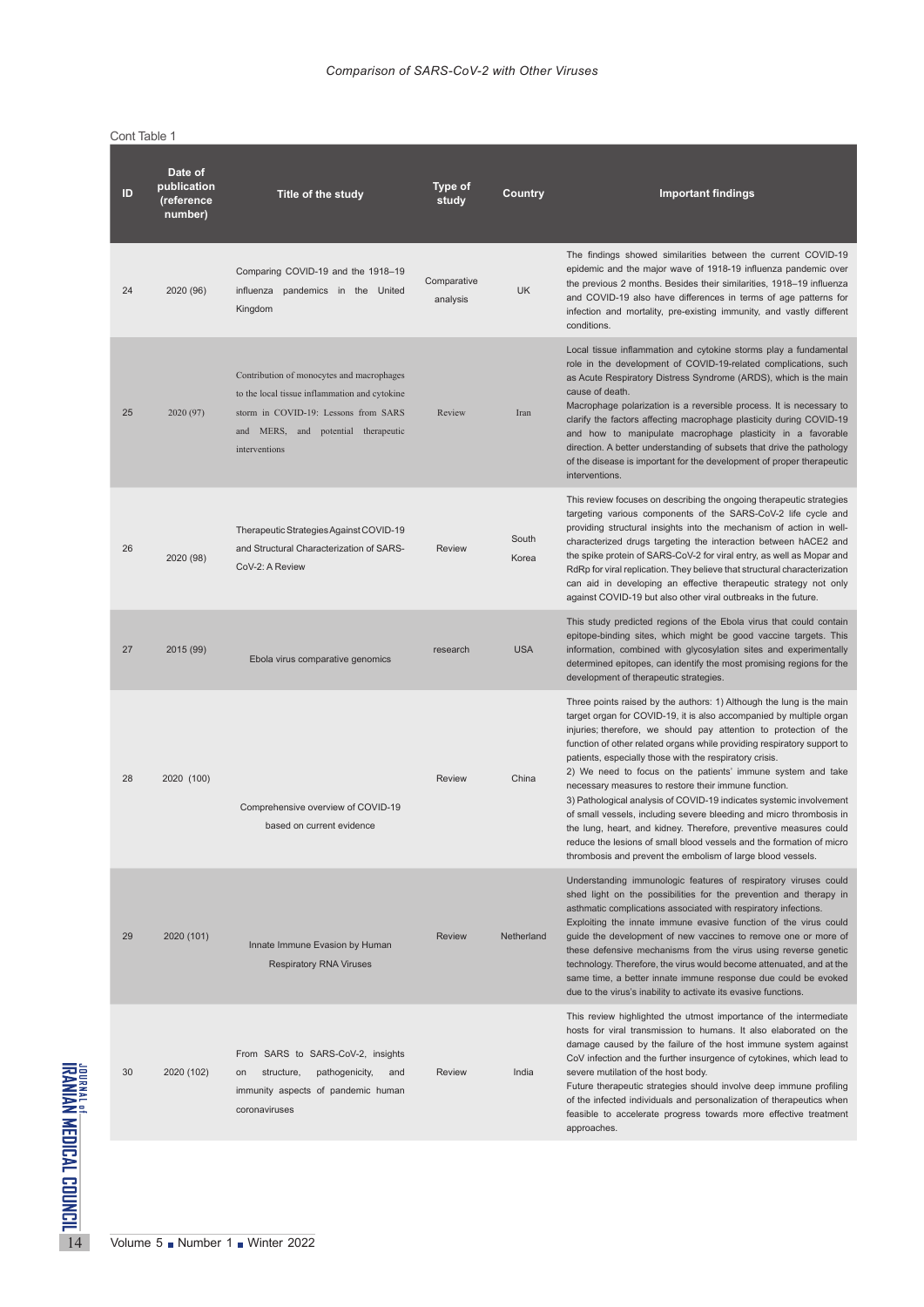| Cont Table 1 |  |
|--------------|--|
|              |  |

| ID | Date of<br>publication<br>(reference<br>number) | Title of the study                                                                                                                                                                                | <b>Type of</b><br>study | Country    | <b>Important findings</b>                                                                                                                                                                                                                                                                                                                                                                                                                                                                                                                                                                                                                                                                                                                                                                                                                 |
|----|-------------------------------------------------|---------------------------------------------------------------------------------------------------------------------------------------------------------------------------------------------------|-------------------------|------------|-------------------------------------------------------------------------------------------------------------------------------------------------------------------------------------------------------------------------------------------------------------------------------------------------------------------------------------------------------------------------------------------------------------------------------------------------------------------------------------------------------------------------------------------------------------------------------------------------------------------------------------------------------------------------------------------------------------------------------------------------------------------------------------------------------------------------------------------|
| 31 | 2020 (103)                                      | Immunophenotyping of COVID-19 and<br>influenza highlights the role of type I<br>interferons in the development of severe<br>COVID-19                                                              | <b>Review</b>           | Korea      | The authors investigated the relative proportions of immune<br>cells among Peripheral Blood Mononuclear Cells (PBMCs) in the<br>disease groups compared with the healthy donor group. Unlike<br>the limited changes in mild COVID-19, significant changes were<br>observed in both influenza and severe COVID-19 across multiple<br>cell types among PBMCs. In severe COVID-19, the proportion of<br>classical monocytes significantly increased, whereas those of DCs,<br>nonclassical monocytes, intermediate monocytes, NK cells, EM-like<br>CD8+ T cells, and EM-like CD4+ T cells significantly decreased. In<br>severe influenza, the proportion of classical monocytes significantly<br>increased, whereas those of DCs, non-EM-like CD4+ T cells, EM-like<br>CD4+ T cells, IgG+B cells, and IgG- B cells significantly decreased. |
| 32 | 2020 (104)                                      | CT<br>Manifestations of<br>Coronavirus<br><b>Disease</b><br>$(COVID-19)$<br>Pneumonia<br>and Influenza Virus Pneumonia: A<br><b>Comparative Study</b>                                             | Comparative<br>Study    | China      | CT manifestations of COVID-19 and influenza virus could overlap,<br>"even with the characteristics evaluated using AI software," Lin et al<br>opined "no significant differences were detected."<br>Thus, the authors of this AJR article concluded that the more<br>important role of CT during the present pandemic is to find the lesions<br>and evaluate the effects of treatment.                                                                                                                                                                                                                                                                                                                                                                                                                                                    |
| 33 | 2020 (105)                                      | COVID-19 pneumonia: CT findings of<br>122 patients and differentiation from<br>influenza pneumonia                                                                                                | Cross-<br>sectional     | China      | The sensitivity of chest CT was reported to be greater than that of<br>RT-PCR (98% vs. 71%). Patients with PCR-confirmed COVID-19<br>may have normal CT findings at admission; however, a normal CT<br>scan cannot rule out the diagnosis. The combination of chest CT<br>and RT-PCR is necessary for the diagnosis of COVID-19. Edema<br>and smooth muscle hyperplasia could result in bronchiolar wall<br>thickening, which has been reported in influenza, parainfluenza,<br>and adenovirus. Nodule size is helpful in the differential diagnosis<br>of infectious causes of nodules. Nodules were present in 71% of the<br>patients with influenza, but in only 28% of patients with COVID-19,<br>which was consistent with a previous study.                                                                                         |
| 34 | 2020 (106)                                      | How Is the World Responding to the<br>Novel Coronavirus Disease (COVID-19)<br>Compared with the 2014 West African<br>Ebola Epidemic? The Importance of<br>China as a Player in the Global Economy | Perspective<br>Piece    | <b>USA</b> | The mortality rate is estimated to be less than 3%, and basic<br>reproduction (R0) is estimated between 2 and 3, but the fatality rate<br>of Ebola Virus Disease (EVD) was high, including around 50-70% of<br>infected patients and an R0 of a similar range. The negative impact of<br>COVID-19 on the global economy has been much greater than EVD,<br>\$1.1 trillion and \$25.2 billion, respectively.                                                                                                                                                                                                                                                                                                                                                                                                                               |
| 35 | 2020 (107)                                      | Chemokine receptor gene polymorphisms<br>and COVID-19: Could knowledge gained<br>from HIV/AIDS be important?                                                                                      | <b>Review</b>           | <b>USA</b> | In COVID-19 patients c-c chemokine receptors (CCR) 1 (CCR1),<br>CCR2, and CCR5 were expressed in hDRG, and are the probable<br>connections of cytokines/chemokines and sensory neuron activation<br>in the lung.                                                                                                                                                                                                                                                                                                                                                                                                                                                                                                                                                                                                                          |
| 36 | 2020 (108)                                      | Genotype and phenotype of COVID-19:<br>Their roles in the pathogenesis                                                                                                                            | <b>Review</b>           | Iran       | Any adaptation in the COVID-19 sequence that improves the<br>transmission in the human population could also boost its virulence.<br>COVID-19 is expected to become less virulent through human to<br>human transmissions due to genetic bottlenecks for RNA viruses<br>which often occur during respiratory droplet transmissions.                                                                                                                                                                                                                                                                                                                                                                                                                                                                                                       |
| 37 | 2020 (109)                                      | <b>Chest Computed Tomography Findings</b><br>in COVID-19 and Influenza: A Narrative<br>Review                                                                                                     | <b>Review</b>           | Grenada    | This review compared chest CT findings of COVID-19 and H1N1<br>influenza cases using existing publications. The findings showed<br>that the ground-glass opacities related to COVID-19 are usually<br>peripherally located compared to influenza, in which central and<br>random lesions could be located as well. Vascular engorgement,<br>pleural thickening, and subpleural lines were more frequently<br>reported in COVID-19 patients. Lymphadenopathy was rare in both<br>COVID-19 and influenza patients. In contrast, pneumomediastinum<br>and pneumothorax were reported only in studies on influenza.                                                                                                                                                                                                                           |
|    |                                                 | Copyright <sup>©</sup> 2022, Journal of Iranian Medical Council. All rights reserved.                                                                                                             |                         |            | Volume 5 Number 1 Winter 2022                                                                                                                                                                                                                                                                                                                                                                                                                                                                                                                                                                                                                                                                                                                                                                                                             |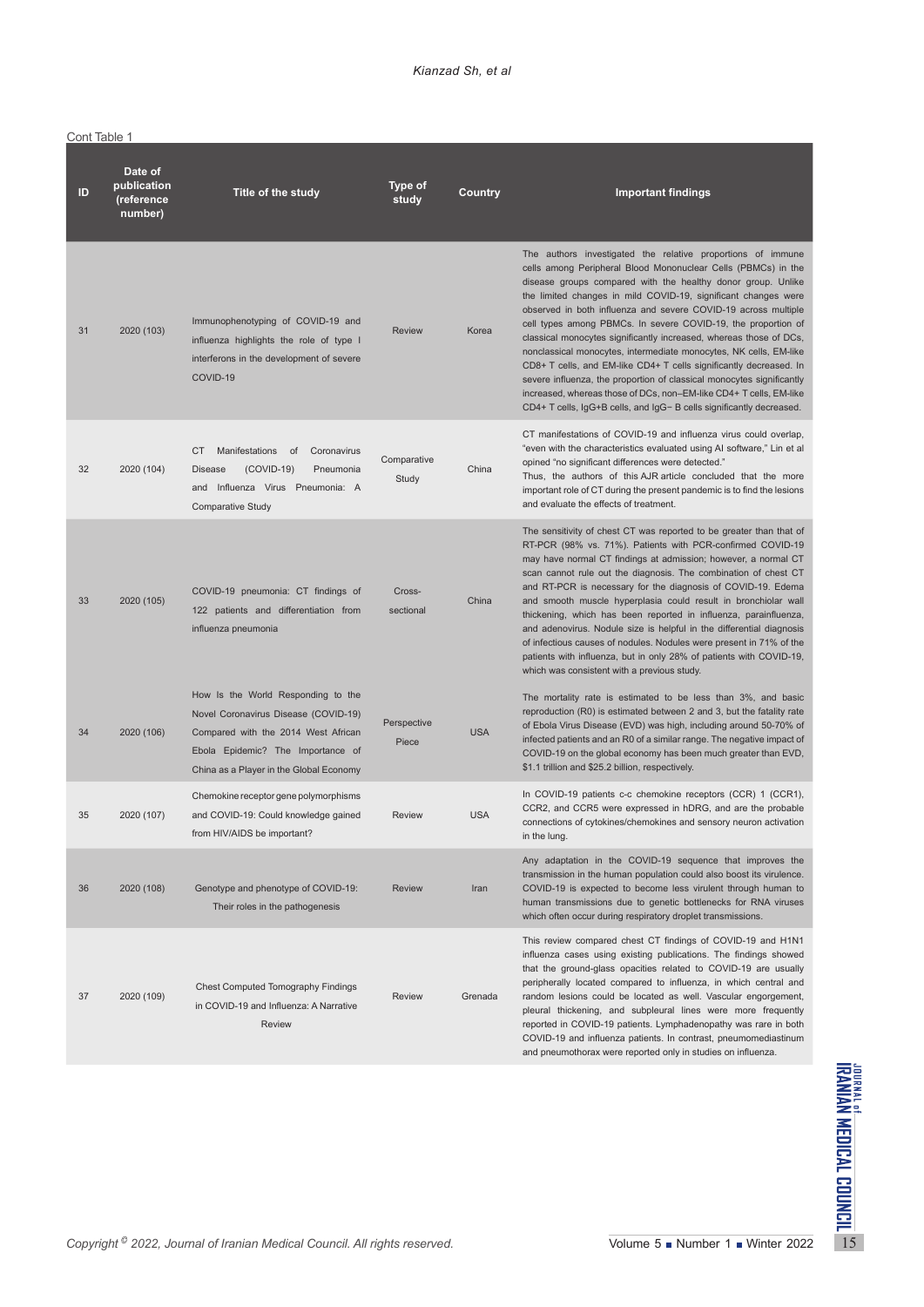| Cont Table 1 |                                                 |                                                                                                                                         |                  |            |                                                                                                                                                                                                                                                                                                                                                                                                                                                                                                                                                                                                                                                                                                                                                                                                                                                                                                                                                                                                                                                                                                                                                                                                                                                                                                                                                                                                                                                                                                                                                                                                                                                                                                                                                                                                                                                                                                                              |
|--------------|-------------------------------------------------|-----------------------------------------------------------------------------------------------------------------------------------------|------------------|------------|------------------------------------------------------------------------------------------------------------------------------------------------------------------------------------------------------------------------------------------------------------------------------------------------------------------------------------------------------------------------------------------------------------------------------------------------------------------------------------------------------------------------------------------------------------------------------------------------------------------------------------------------------------------------------------------------------------------------------------------------------------------------------------------------------------------------------------------------------------------------------------------------------------------------------------------------------------------------------------------------------------------------------------------------------------------------------------------------------------------------------------------------------------------------------------------------------------------------------------------------------------------------------------------------------------------------------------------------------------------------------------------------------------------------------------------------------------------------------------------------------------------------------------------------------------------------------------------------------------------------------------------------------------------------------------------------------------------------------------------------------------------------------------------------------------------------------------------------------------------------------------------------------------------------------|
| ID           | Date of<br>publication<br>(reference<br>number) | Title of the study                                                                                                                      | Type of<br>study | Country    | <b>Important findings</b>                                                                                                                                                                                                                                                                                                                                                                                                                                                                                                                                                                                                                                                                                                                                                                                                                                                                                                                                                                                                                                                                                                                                                                                                                                                                                                                                                                                                                                                                                                                                                                                                                                                                                                                                                                                                                                                                                                    |
| 38           | 2020 (110)                                      | Clinical, molecular, and epidemiological<br>characterization of the SARS-CoV2<br>virus and the Coronavirus disease 2019<br>$(COVID-19)$ | <b>Review</b>    | Ecuador    | The authors of this study reviewed the genetic, virologic, clinical,<br>and therapeutic evidence on the SARS-CoV-2 virus and the<br>novel coronavirus diseases 2019. They summarized some drug<br>repurposing agents currently known to be effective against other<br>RNA viruses, including SARS-CoV, MERS-CoV and Influenza. The<br>use of chloroquine or hydroxychloroquine in primary health care is<br>not recommended for the management of COVID 19. These drugs<br>are associated with an increased risk of heart damage, especially<br>when administered concurrently with macrolides (QT interval<br>prolongation). Drugs like Tocilizumab have been included in severe<br>or critical patients. Remdesivir is effective against the 2019-nCoV in<br>vitro in Vero E6 cells through the mechanism of involving the host<br>cells' post-entry stage. Several randomized trials are underway to<br>evaluate the efficacy of remdesivir for moderate or severe COVID-19.<br>Oseltamivir inhibits the viral neuraminidase, a drug approved<br>for influenza A and B treatment. Its use was reported during the<br>COVID-19 epidemic in China, but it has no effective outcomes.<br>Tocilizumab, an inhibitor of IL-6 is considered in a group of critical<br>patients, in which 75% cursed with improved respiratory function<br>after treatment. The last treatment reported in a 5-patient case series<br>is convalescent plasma. Following plasma transfusion normalized<br>temperature within 3 days in 4 out of 5 patients, decreased SOFA<br>score, increased PAO2/FIO2 within 12 days, and viral loads<br>also decreased and became negative within 12 days after the<br>transfusion. A promising drug, although the evidence level is low<br>[217]. Bevacizumab is a monoclonal antibody that targets vascular<br>endothelial growth factor (VEGF) that might suppress the edema in<br>patients with COVID-19. |
| 39           | 2020 (111)                                      | The journey of remdesivir: from Ebola to<br>COVID-19                                                                                    | Review           | <b>USA</b> | Remdesivir had potency of vitro activity against the Ebola virus<br>(EBOV) and was highly efficacious in animal models of Ebola virus<br>disease (EVD). Unfortunately, early hopes for a new paradigm in<br>EVD management were deflated with the completion of the first<br>randomized trial. Remdesivir holds promise for COVID-19, but the<br>first published randomized trial was underpowered and inconclusive.                                                                                                                                                                                                                                                                                                                                                                                                                                                                                                                                                                                                                                                                                                                                                                                                                                                                                                                                                                                                                                                                                                                                                                                                                                                                                                                                                                                                                                                                                                         |
| 40           | 2020 (112)                                      | Twenty-First Century Viral Pandemics: A<br>Literature Review of Sexual Transmission<br>and Fertility Implications in Men                | <b>Review</b>    | <b>USA</b> | Zika virus has been reported in semen up to 370 days after disease<br>onset but appears to be present for a median time of 40 days for most<br>individuals. EBOV has also been detected in semen, with studies<br>indicating its presence for an average of 115 days.<br>West Nile virus has only been reported in semen or to be transmitted<br>sexually in isolated case reports. Influenza has not been found in<br>semen or has been shown to be sexually transmissible. The SARS<br>virus has not been shown to be present in semen. For both SARS<br>and SARS-CoV-2, there is a speculation that the viruses' interaction<br>with ACE2, which is present in the Leydig cells and the testes'<br>seminiferous ducts, could have implications for spermatogenesis.<br>Further studies are needed to explore this possibility.                                                                                                                                                                                                                                                                                                                                                                                                                                                                                                                                                                                                                                                                                                                                                                                                                                                                                                                                                                                                                                                                                            |
| 41           | 2020 (113)                                      | Comparing SARS-CoV-2 with SARS-<br>CoV and influenza pandemics                                                                          | Personal<br>View | Italy      | Severe morbidity and mortality of SARS-CoV-2 in older adults have<br>been documented in the COVID-19 epidemic even much higher than<br>pandemic influenza. There are no current effective treatments such<br>as antivirals or passive immunization schemes for COVID-19                                                                                                                                                                                                                                                                                                                                                                                                                                                                                                                                                                                                                                                                                                                                                                                                                                                                                                                                                                                                                                                                                                                                                                                                                                                                                                                                                                                                                                                                                                                                                                                                                                                      |
| 42           | 2020 (114)                                      | Clinical characteristics of COVID-19 and<br>its comparison with influenza pneumonia                                                     | Original         | China      | The authors outlined the findings as follows:<br>1) Males, aged 65 or above, smokers, and those with comorbidities<br>are susceptible to more severe COVID-19 pneumonia.<br>2) Reduced lymphocyte numbers in COVID-19 patients were<br>documented.<br>3) Influenza groups displayed higher white blood cell counts and<br>procalcitonin values.<br>4) There is no significant gender difference in the incidence of<br>COVID-19 pneumonia.<br>5) COVID-19 is more infectious; however, the rate of secondary<br>bacterial infection is lower in COVID-19 patients compared to<br>influenza.                                                                                                                                                                                                                                                                                                                                                                                                                                                                                                                                                                                                                                                                                                                                                                                                                                                                                                                                                                                                                                                                                                                                                                                                                                                                                                                                  |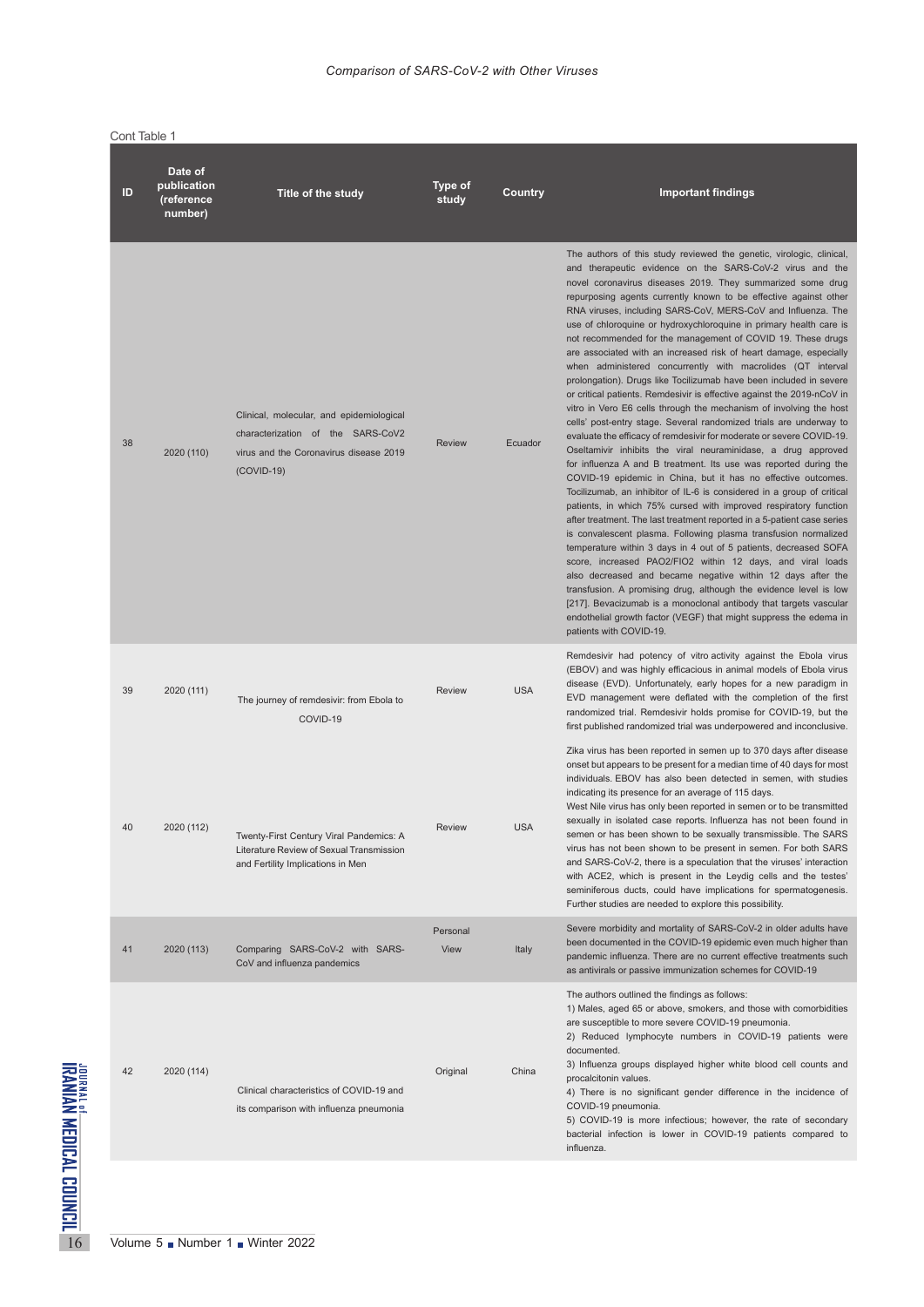Cont Table 1

| Date of<br>publication<br>ID<br>(reference<br>number) | Title of the study                                                                                                                                              | Type of<br>study | Country     | <b>Important findings</b>                                                                                                                                                                                                                                                                                                                                                                                                                                                                                                                                                                                                                                                                                                                                                                                                                                                                               |
|-------------------------------------------------------|-----------------------------------------------------------------------------------------------------------------------------------------------------------------|------------------|-------------|---------------------------------------------------------------------------------------------------------------------------------------------------------------------------------------------------------------------------------------------------------------------------------------------------------------------------------------------------------------------------------------------------------------------------------------------------------------------------------------------------------------------------------------------------------------------------------------------------------------------------------------------------------------------------------------------------------------------------------------------------------------------------------------------------------------------------------------------------------------------------------------------------------|
| 43<br>2020 (115)                                      | What's Old is New! Similarities Between<br>SARS-CoV-2 and HIV                                                                                                   | Editorial        | <b>USA</b>  | This is an editorial written by a nurse/scientist who believes we hear<br>much more about the disease, COVID-19, and not much about the<br>virus, SARS-CoV-2 and although a Phase I clinical trial was launched<br>on March 16, 2020, to test a vaccine, we are months away, at<br>very best, from having it publicly available whether it is proved to<br>be efficacious. She compared that previously, the word 'GRID' was<br>used for HIV, and now the coronavirus is repeatedly used instead<br>of SARS-CoV-2. Unfortunately, like HIV, stigma is becoming a part<br>of the discourse associated with COVID-19's disease trajectory. We<br>notice discrimination toward Asians and Asian Americans, people<br>who have traveled, and health care providers.                                                                                                                                         |
| 44<br>2017 (116)                                      | AIDS, Avian flu, SARS, MERS, Ebola,<br>Zika what next?                                                                                                          | <b>Review</b>    | Netherlands | The authors pointed<br>1) Increased technologies and approaches to improve response<br>preparation towards the increasing and unpredictable threat posed<br>by the emerging pathogens.<br>2) Descriptions of the origin, rate of mortality, and vaccine for these<br>diseases, including AIDS, Avian flu, SARS, MERS, Ebola, and Zika.                                                                                                                                                                                                                                                                                                                                                                                                                                                                                                                                                                  |
| 45<br>2017 (117)                                      | Pathogen<br>surveillance<br>genomic<br>elucidates the origins, transmission,<br>and evolution of emerging viral agents<br>in China                              | <b>Review</b>    | China       | Genomic sequencing has become a standard research tool in<br>the field of emerging infectious diseases, which has been proven<br>invaluable in containing these viral infections and reducing the<br>burden of disease in humans and animals. Genomic surveillance of<br>pathogenic agents will serve as a key epidemiological and research<br>tool in the modern era of precision infectious diseases and the future<br>studies of the virosphere.                                                                                                                                                                                                                                                                                                                                                                                                                                                     |
| 2020 (118)<br>46                                      | Comparison of hospitalized patients with<br>ARDS caused by COVID-19 and H1N1<br>[manuscript published online ahead of<br>print 26 March 2020]                   | Original         | China       | The median age of COVID-19 patients was higher than that of<br>patients with H1N1, and a higher proportion of male subjects were<br>in the H1N1 cohort. COVID-19 patients exhibited higher proportions<br>of non-productive coughs, fatigue, and GI symptoms. H1N1 patients<br>had higher Sequential Organ Failure Assessment (SOFA) scores.<br>Ground-glass opacities were more common in COVID-19 patients.<br>We found the severity of respiratory failure was not equal between<br>COVID-19 and H1N1 patients. The Pao2/Fio2 of 198.5 mm Hg in<br>the COVID-19 cohort was significantly higher. There was a greater<br>variety of antiviral therapies administered to COVID-19 patients.<br>SOFA score-adjusted mortality of H1N1 patients was significantly<br>higher than that of COVID-19 patients, with a rate ratio of 2.009.<br>Both COVID-19 and H1N1 infections may be accompanied by ARDS. |
| 47<br>2020 (119)                                      | Clinical and Laboratory Findings on the<br>Differences Between H1N1 Influenza and<br>Coronavirus Disease-2019 (COVID-19):<br>Focusing on the Treatment Approach | Original         | Iran        | Fever and cough are the most prevalent clinical manifestations of<br>both H1N1 influenza and COVID-19 patients. Both COVID-19 and<br>H1N1 patients showed leukopenia as the main laboratory findings.<br>Lopinavir/ritonavir and nucleoside analogs could be drug treatment<br>options for patients with COVID-19.<br>Similar diagnostic methods are used for H1N1 and COVID-19<br>patients, and they have the same clinical and laboratory features.<br>The prevalence of COVID-19 is larger than that of H1N1 in 2009.<br>The median age for H1N1 patients is the early 40s and for COVID<br>19 patients, it is 50.<br>Comorbidities have an important role in the increased risk of severe<br>infection.                                                                                                                                                                                             |
| 48<br>2020 (120)                                      | Case Report: One Case of Coronavirus<br>Disease 2019 (COVID-19) in Patient Co-<br>infected by HIV With a Low CD4+ T Cell<br>Count                               | Case report      | China       | Patients who are concomitantly infected with COVID-19 and HIV tend<br>to have a longer disease period and slower generation of antibodies.<br>For suspected cases, nucleic acid amplification, gene sequencing,<br>and antibody detection can affirm the diagnosis.SARS-Cov-2 may<br>damage lymphocytes, especially T-lymphocytes, and the immune<br>system is impaired during the course of the disease.                                                                                                                                                                                                                                                                                                                                                                                                                                                                                               |
| 49<br>2020 (121)                                      | COVID-19: Understanding the science<br>of antibody testing and lessons from the<br>HIV epidemic                                                                 | Commentary       | <b>USA</b>  | Studies have shown that in some people whose nasopharyngeal<br>swab testing is negative for SARS-CoV-2 RNA by RT-PCR, the test is<br>positive on lung secretions.                                                                                                                                                                                                                                                                                                                                                                                                                                                                                                                                                                                                                                                                                                                                       |
| 50<br>2020 (122)                                      | Applying lessons from the Ebola vaccine<br>experience for SARS-CoV-2 and other<br>epidemic pathogens                                                            | perspective      | <b>USA</b>  | The development of new vaccines and therapeutics is important to<br>achieve long-term prevention and control measures for the virus. This<br>paper provides a summary of experiences related to Ebola vaccine<br>development similar to COVID-19.                                                                                                                                                                                                                                                                                                                                                                                                                                                                                                                                                                                                                                                       |
|                                                       | Copyright <sup>©</sup> 2022, Journal of Iranian Medical Council. All rights reserved.                                                                           |                  |             | Volume 5 Number 1 Winter 2022                                                                                                                                                                                                                                                                                                                                                                                                                                                                                                                                                                                                                                                                                                                                                                                                                                                                           |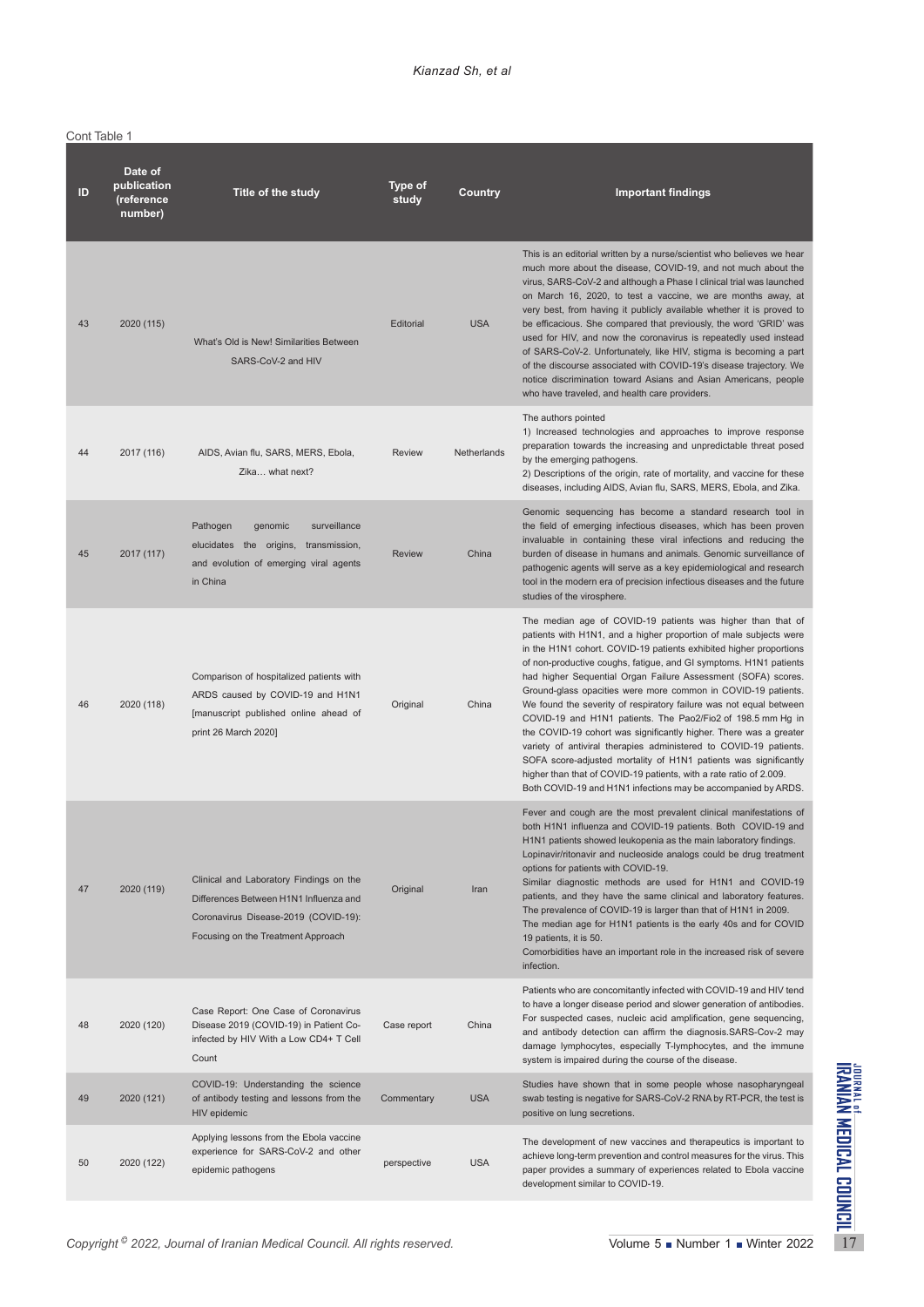| ID | Date of<br>publication<br>(reference<br>number)                                                    | Title of the study                                                                                                                                                                                                      | Type of<br>study | Country | <b>Important findings</b>                                                                                                                                                                                                                                                                                                                                                                                                                                                                                                                                                                                                                                                                                                                                                                                                                                                                                                                                                                                                                                                                                                                                                                                                                                                                        |                                                                                   |
|----|----------------------------------------------------------------------------------------------------|-------------------------------------------------------------------------------------------------------------------------------------------------------------------------------------------------------------------------|------------------|---------|--------------------------------------------------------------------------------------------------------------------------------------------------------------------------------------------------------------------------------------------------------------------------------------------------------------------------------------------------------------------------------------------------------------------------------------------------------------------------------------------------------------------------------------------------------------------------------------------------------------------------------------------------------------------------------------------------------------------------------------------------------------------------------------------------------------------------------------------------------------------------------------------------------------------------------------------------------------------------------------------------------------------------------------------------------------------------------------------------------------------------------------------------------------------------------------------------------------------------------------------------------------------------------------------------|-----------------------------------------------------------------------------------|
| 51 | 2020 (123)                                                                                         | Insight into 2019 novel coronavirus - An<br>updated interim review and lessons from<br>SARS-CoV and MERS-CoV                                                                                                            | <b>Review</b>    | China   | The authors outlined the findings as follows:<br>1) There is currently no vaccine or specific effective antiviral therapy<br>for COVID-19<br>2) COVID-19 has a high R0, a long incubation period, and a short<br>serial interval.<br>3) COVID-19 has a general low CFR, but much higher in patients<br>with comorbidities.<br>4) The spike protein binding to ACE2 may explain the high R0 of<br>COVID-19.<br>5) Autopsy showed more exudative lesions and less fibrosis and<br>consolidation.<br>6) Remdesivir, chloroquine, tocilizumab, and convalescent plasma<br>may be effective.<br>7) Clinical presentation and pathology of COVID-19 greatly<br>resembled SARS and MERS.<br>8) Origin of COVID19, MERS, and SARS were bats.                                                                                                                                                                                                                                                                                                                                                                                                                                                                                                                                                             |                                                                                   |
| 52 | 2020 (124)                                                                                         | Clinical features of COVID-19 and<br>influenza: a comparative study on Nord<br>Franche-Comte cluster                                                                                                                    | Original         | France  | 1) Anosmia, dysgeusia, diarrhea, frontal headache, and bilateral<br>cracklings sounds were statistically more frequent in COVID-19. 2)<br>Sputum production, dyspnea, sore throat, conjunctival hyperemia,<br>tearing, vomiting, and rhonchi sounds were more frequent with<br>influenza infection. 3) This study documented the comorbidities,<br>including cardiovascular disease, COPD, and diabetes mellitus in<br>the COVID-19 group. 4) Most common symptoms in the COVID-19<br>group were fever, cough, fatigue, and myalgia. 5) One of the patients<br>in the COVID-19 group presented with confusion without any<br>respiratory symptoms. 6) Reports describe the torment of difficult<br>triage decisions, and the pain of losing patients and colleagues,<br>besides the risk of COVID-19. 7) Fever (or feeling of fever), fatigue,<br>cough, myalgia, and arthralgia were the most prevalent symptoms for<br>both diseases (COVID-19 and influenza). 8) Patients with COVID-19<br>frequently represented with a dry cough, anosmia and dysgeusia,<br>diarrhea, frontal and retro-orbital headache, and bilateral crackling<br>sound at pulmonary auscultation compared to the patients of the<br>influenza group.<br>9) The means incubation period for COVID19 patients was 6 days. |                                                                                   |
| 53 | 2020 (125)                                                                                         | Early Virus Clearance and Delayed<br>Antibody Response in a Case of<br>Coronavirus Disease 2019 (COVID-19)<br>With a History of Coinfection With Human<br>Immunodeficiency Virus Type 1 and<br><b>Hepatitis C Virus</b> | Case report      | China   | He had a recurrent fever and muscle aches without another symptom,<br>but CT showed right lower pneumonia. One potential explanation<br>was the consumption of anti-HIV-1 agents that have been reported<br>to have anti-SARS-CoV-2 effects.<br>SARS-CoV-2 RNA test was persistently negative on different<br>specimen samplings at various times, plasma anti-SARS-CoV-2<br>antibody was positive, which, together with the typical clinical<br>presentation, confirmed the diagnosis of SARS-CoV-2 infection.<br>This was the first case of COVID-19 in a patient with a history of co-<br>infection of HIV-1 and HCV who showed delayed antibody response.                                                                                                                                                                                                                                                                                                                                                                                                                                                                                                                                                                                                                                    |                                                                                   |
| 54 | 2020 (126)                                                                                         | Single-cell sequencing of peripheral<br>blood mononuclear cells reveals distinct<br>response<br>landscapes of<br>immune<br>COVID-19 and influenza patients                                                              | Original         | China   | Increased plasma cells in PBMCs from COVID-19 and IAV patients<br>COVID-19 is featured with XAF1-, TNF-, and Fas-induced T cell<br>apoptosis. COVID-19 activates a distinct pathway (STAT1/IRF3)<br>versus influenza (STAT3/NFkB) IFN response and lymphocyte<br>apoptosis in COVID-19 patients.                                                                                                                                                                                                                                                                                                                                                                                                                                                                                                                                                                                                                                                                                                                                                                                                                                                                                                                                                                                                 |                                                                                   |
|    | - CKD: Chronic Kidney Disease<br>- Ig: Immunoglobulin<br>- PBMC: Peripheral Blood Mononuclear Cell | - CVD: Cardiovascular Disease<br>- IL: Interleukin<br>- OR: Odds Ratio<br>- RT-PCR: Real-Time Polymerase Chain Reaction                                                                                                 |                  |         | - HLA: Human Leukocyte Antigen<br>- MxA: Myxovirus Resistance Gene A<br>- RdRP: RNA-dependent RNA Polymerase<br>- RNA: Ribonucleic Acid                                                                                                                                                                                                                                                                                                                                                                                                                                                                                                                                                                                                                                                                                                                                                                                                                                                                                                                                                                                                                                                                                                                                                          | - ICU: Intensive Care Unit<br>- NK: Natural Killer<br>-TNF: Tumor Necrosis Factor |
|    |                                                                                                    |                                                                                                                                                                                                                         |                  |         |                                                                                                                                                                                                                                                                                                                                                                                                                                                                                                                                                                                                                                                                                                                                                                                                                                                                                                                                                                                                                                                                                                                                                                                                                                                                                                  |                                                                                   |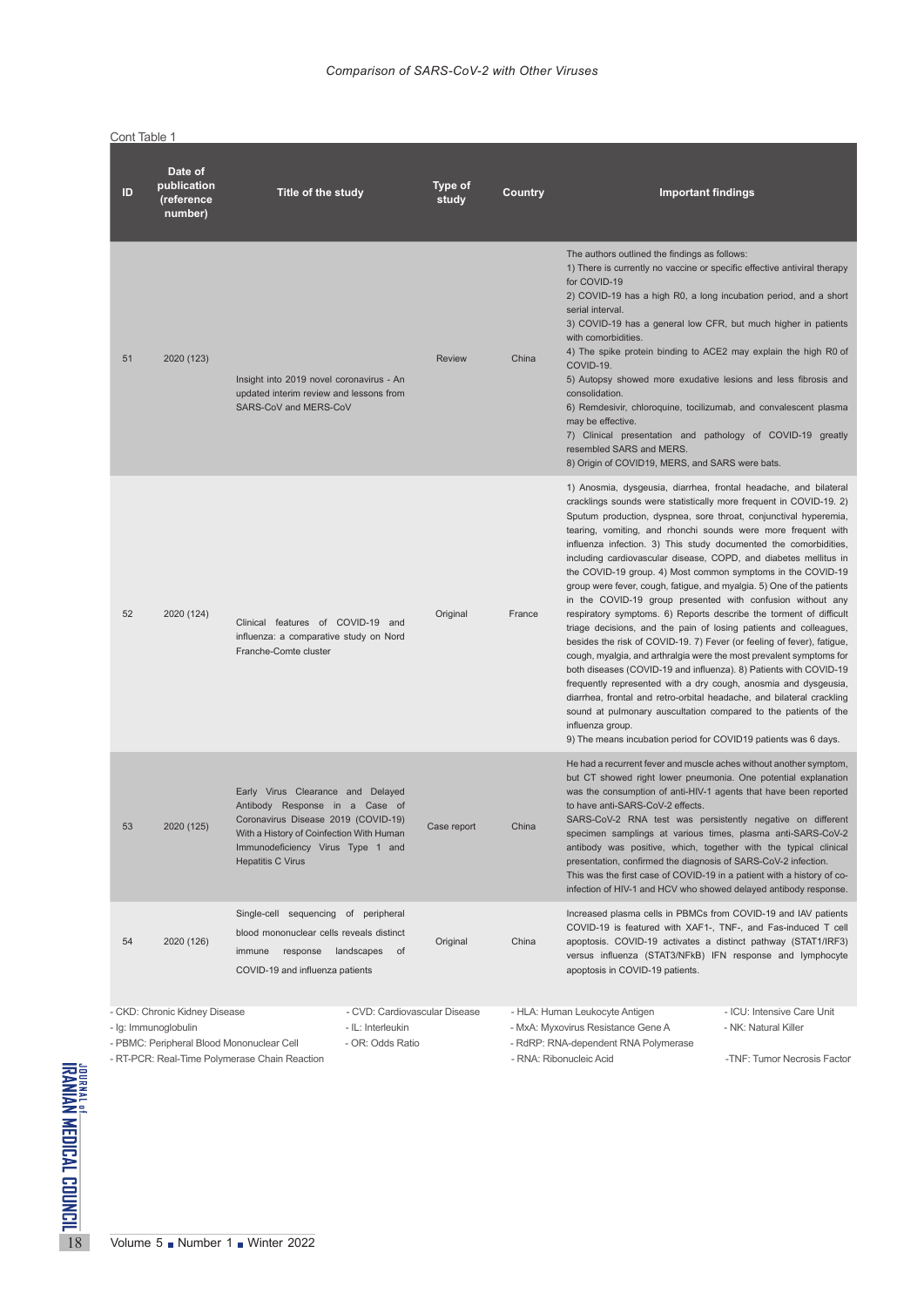| <b>Feature</b><br><b>Virus</b> | <b>Envelope</b> | <b>Risk factor</b>                                                                                   | Duration of the<br>disease                                                                                               | <b>Common symptoms</b>                                                                                            | <b>Treatment</b>                                                                                                                                                                                                                                                                                                                                 |
|--------------------------------|-----------------|------------------------------------------------------------------------------------------------------|--------------------------------------------------------------------------------------------------------------------------|-------------------------------------------------------------------------------------------------------------------|--------------------------------------------------------------------------------------------------------------------------------------------------------------------------------------------------------------------------------------------------------------------------------------------------------------------------------------------------|
| Influenza                      | Yes             | Age<br>( <b>60</b> years)                                                                            | Two days after exposure to<br>the virus and last less than<br>a week                                                     | High fever, runny nose,<br>sore throat,<br>muscle and joint pain<br>headache, cough,<br>tiredness.                | Rest, adequate fluids, avoid alcohol and tobacco,<br>and if necessary, take medications such as<br>Acetaminophen (Paracetamol). The two classes of<br>antiviral medications used against influenza are<br>neuraminidase inhibitors (Oseltamivir, Zanamivir,<br>Laninamivir and Peramivir) and<br>M2 protein inhibitors (Adamantane derivatives). |
| Zika                           | <b>Yes</b>      | Pregnant women                                                                                       | Symptoms typically begin<br>one to two weeks after<br>infection                                                          | Fever often causes no<br>or only mild symptoms,<br>similar to a very mild form of<br>dengue fever                 | There is no specific treatment,<br>Paracetamol (Acetaminophen) and rest                                                                                                                                                                                                                                                                          |
| Ebola                          | Yes             |                                                                                                      | Two days and three weeks<br>after contracting the virus                                                                  | Fever,<br>sore throat, muscular pain,<br>headaches,<br>vomiting, diarrhea                                         | An Ebola vaccine was approved in the<br>United States in December 2019.<br>REGN-EB3 and mAb114.<br>Oral hydration therapy and intravenous fluids                                                                                                                                                                                                 |
| <b>HIV</b>                     | Yes             | Risky behavior, like<br>having anal or vaginal<br>unprotected sex,<br>sharing needles or<br>syringes | Twelve weeks after<br>contracting the virus, the<br>test is positive.<br>9 to 12 years is the<br>estimated survival time | Fever, chills, rash, night<br>sweats, muscle aches,<br>sore throat, fatigue, swollen<br>lymph nodes, mouth ulcers | antiretroviral drugs                                                                                                                                                                                                                                                                                                                             |
| SARS-COV                       | <b>Yes</b>      | Age,<br>Comorbidity, Diabetes,<br>hypertension, and<br>nephropathy                                   | 2-7 days(Incubation<br>period)                                                                                           | Muscle pain,<br>Headache,<br>Fever                                                                                |                                                                                                                                                                                                                                                                                                                                                  |
| <b>MERS-COV</b>                | <b>Yes</b>      | Age, comorbidity,<br>Diabetes, hypertension,<br>and nephropathy                                      | 14 days (incubation period)                                                                                              | Fever, cough, diarrhea,<br>shortness of breath                                                                    | There is no specific vaccine or treatment.<br>Using extracorporeal membrane oxygenation.                                                                                                                                                                                                                                                         |
| SARS-<br>$CoV-2$               | <b>Yes</b>      | Age,<br>Comorbidity, CVD,<br>(CKD), Respiratory<br>disease, obesity,<br>diabetes                     | 4-12 days (Incubation<br>period)                                                                                         | Fever, cough, dyspnea,<br>fatigue                                                                                 | Remdesivir, Chloroquine, Hydroxychloroquine,<br>Lopinavir/Ritonavir, and Lopinavir/<br>Ritonavir combined with Interferon-beta.                                                                                                                                                                                                                  |

# **References**

1. Mehraeen E, Behnezhad F, Salehi MA, Noori T, Harandi H, SeyedAlinaghi S. Olfactory and gustatory dysfunctions due to the coronavirus disease (COVID-19): a review of current evidence. European Archives of Oto-Rhino-Laryngology. 2021 Feb;278(2):307-12.

2. Mehraeen E, Hayati B, Saeidi S, Heydari M, Seyedalinaghi S. Self-care instructions for people not requiring hospitalization for coronavirus disease 2019 (COVID-19). Arch Clin Infect Dis. 2020 Apr 1;15(COVID-19):e102978.

3. Melzer J, Stahnisch FW. Rationales, Irrationales, Komplexes in Zeiten einer Pandemie: One World. Complementary Medicine Research. 2020;27(4):209-14.

4. Alsamman AM, Zayed H. The transcriptomic profiling of SARS-CoV-2 compared to SARS, MERS, EBOV, and H1N1. PLoS One. 2020 Dec 10;15(12):e0243270.

*Copyright* <sup>©</sup> 2022, *Downal of Iranian Medical Council. All rights reserved.<br>
Copyright <sup>®</sup> 2022, <i>Downal of Iranian Medical Council. All rights reserved.*<br>
2022, *Downal of Iranian Medical Council. All rights reserved.* 5. Artika IM, Dewantari AK, Wiyatno A. Molecular biology of coronaviruses: current knowledge. Heliyon. 2020 Aug 1;6(8):e04743.

6. Anderson G, Reiter RJ. Melatonin: roles in influenza, Covid‐19, and other viral infections. Reviews in medical virology. 2020 May;30(3):e2109.

7. Barquera R, Collen E, Di D, Buhler S, Teixeira J, Llamas B, Nunes JM, Sanchez‐Mazas A. Binding affinities of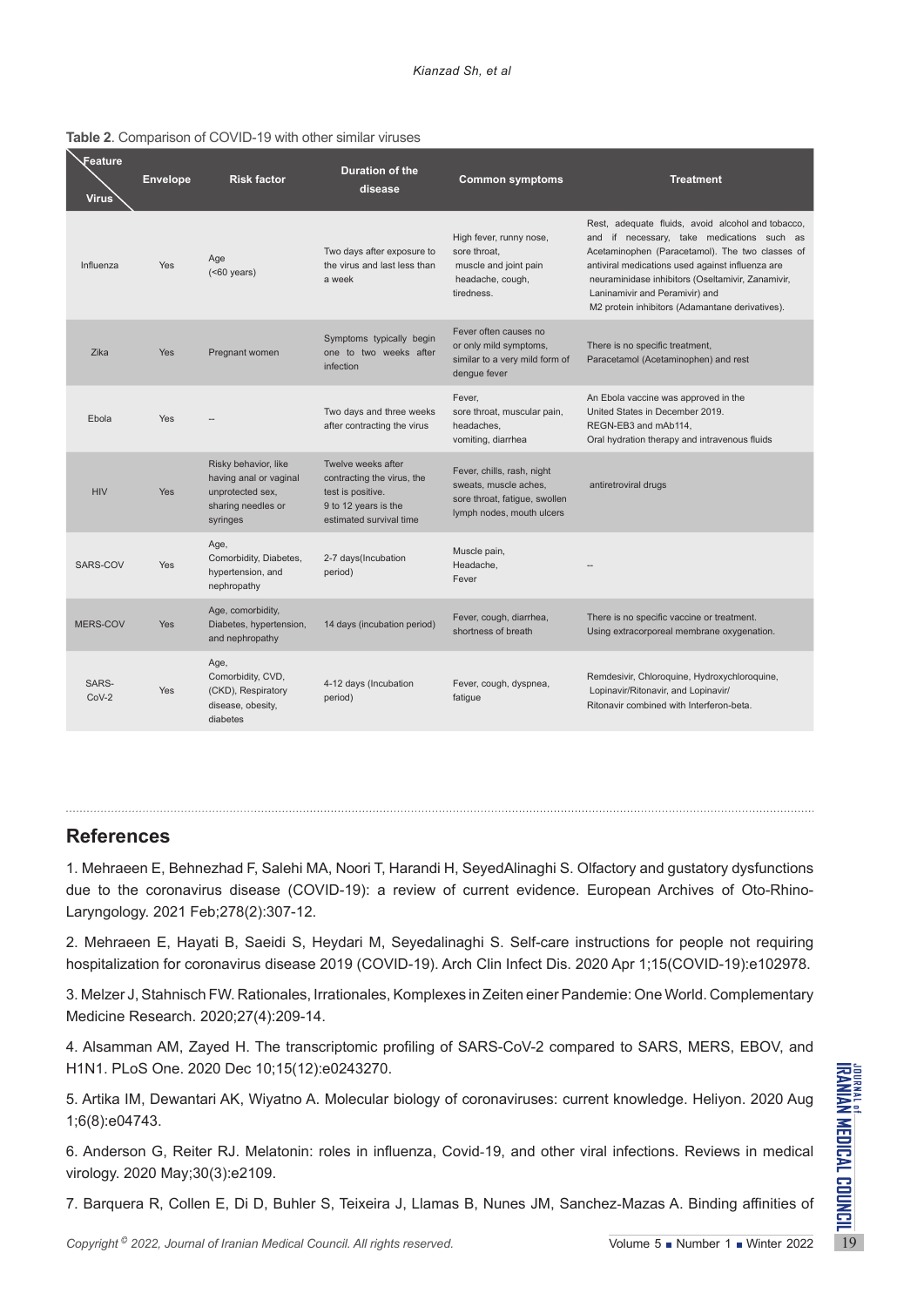438 HLA proteins to complete proteomes of seven pandemic viruses and distributions of strongest and weakest HLA peptide binders in populations worldwide. Hla. 2020 Sep;96(3):277-98.

8. Alsamman AM, Zayed H. The transcriptomic profiling of SARS-CoV-2 compared to SARS, MERS, EBOV, and H1N1. PLoS One. 2020 Dec 10;15(12):e0243270.

9. Alanagreh LA, Alzoughool F, Atoum M. The human coronavirus disease COVID-19: its origin, characteristics, and insights into potential drugs and its mechanisms. Pathogens. 2020 May;9(5):331.

10. Anderson G, Reiter RJ. Melatonin: roles in influenza, Covid‐19, and other viral infections. Reviews in medical virology. 2020 May;30(3):e2109.

11. Zayet S, Lepiller Q, Zahra H, Royer PY, Toko L, Gendrin V, Klopfenstein T. Clinical features of COVID-19 and influenza: a comparative study on Nord Franche-Comte cluster. Microbes and infection. 2020 Oct 1;22(9):481-8.

12. Beg MA, Athar F. Anti-HIV and Anti-HCV drugs are the putative inhibitors of RNA-dependent-RNA polymerase activity of NSP12 of the SARS CoV-2 (COVID-19). Pharm Pharmacol Int J. 2020;8(3):163-72.

13. Billington J, Deschamps I, Erck SC, Gerberding JL, Hanon E, Ivol S, Shiver JW, Spencer JA, Van Hoof J. Developing vaccines for SARS-CoV-2 and future epidemics and pandemics: applying lessons from past outbreaks. Health security. 2020 Jun 1;18(3):241-9.

14. Lin L, Fu G, Chen S, Tao J, Qian A, Yang Y, Wang M. CT manifestations of coronavirus disease (COVID-19) pneumonia and influenza virus pneumonia: a comparative study. American Journal of Roentgenology. 2021 Jan 9;216(1):71-9.

15. Onigbinde SO, Ojo AS, Fleary L, Hage R. Chest computed tomography findings in COVID-19 and influenza: a narrative review. BioMed research international. 2020 Jun 5;2020.

16. He D, Zhao S, Li Y, Cao P, Gao D, Lou Y, Yang L. Comparing COVID-19 and the 1918–19 influenza pandemics in the United Kingdom. International Journal of Infectious Diseases. 2020 Sep 1;98:67-70.

17. Barquera R, Collen E, Di D, Buhler S, Teixeira J, Llamas B, Nunes JM, Sanchez‐Mazas A. Binding affinities of 438 HLA proteins to complete proteomes of seven pandemic viruses and distributions of strongest and weakest HLA peptide binders in populations worldwide. Hla. 2020 Sep;96(3):277-98.

18. Burn E, You SC, Sena AG, Kostka K, Abedtash H, Abrahão MT, Alberga A, Alghoul H, Alser O, Alshammari TM, Aragon M. Deep phenotyping of 34,128 patients hospitalised with COVID-19 and a comparison with 81,596 influenza patients in America, Europe and Asia: an international network study. medRxiv. 2020 Jan 1.

19. Artika IM, Dewantari AK, Wiyatno A. Molecular biology of coronaviruses: current knowledge. Heliyon. 2020 Aug 1;6(8):e04743.

20. Petersen E, Koopmans M, Go U, Hamer DH, Petrosillo N, Castelli F, Storgaard M, Al Khalili S, Simonsen L. Comparing SARS-CoV-2 with SARS-CoV and influenza pandemics. The Lancet infectious diseases. 2020 Sep 1;20(9):e238-44.

21. Tang X, Du RH, Wang R, Cao TZ, Guan LL, Yang CQ, Zhu Q, Hu M, Li XY, Li Y, Liang LR. Comparison of hospitalized patients with ARDS caused by COVID-19 and H1N1. Chest. 2020 Jul 1;158(1):195-205.

22. Payne K, Kenny P, Scovell JM, Khodamoradi K, Ramasamy R. Twenty-first century viral pandemics: a literature review of sexual transmission and fertility implications in men. Sexual medicine reviews. 2020 Oct 1;8(4):518-30.

ENDEVELOPED 23. De Carvalho NS, De Carva<br>
microcephaly occurrence: a rev<br>
May;20:282-9.<br>
24. Medicine TL. COVID-19 transport 25. Khalili MA, Leisegang K, Mannet 2022<br>
20 23. De Carvalho NS, De Carvalho BF, Fugaça CA, Dóris B, Biscaia ES. Zika virus infection during pregnancy and microcephaly occurrence: a review of literature and Brazilian data. Brazilian Journal of Infectious Diseases. 2016 May;20:282-9.

24. Medicine TL. COVID-19 transmission—up in the air. The Lancet. Respiratory Medicine. 2020 Dec;8(12):1159.

25. Khalili MA, Leisegang K, Majzoub A, Finelli R, Selvam MK, Henkel R, Mojgan M, Agarwal A. Male fertility and the COVID-19 pandemic: systematic review of the literature. The world journal of men's health. 2020 Oct;38(4):506.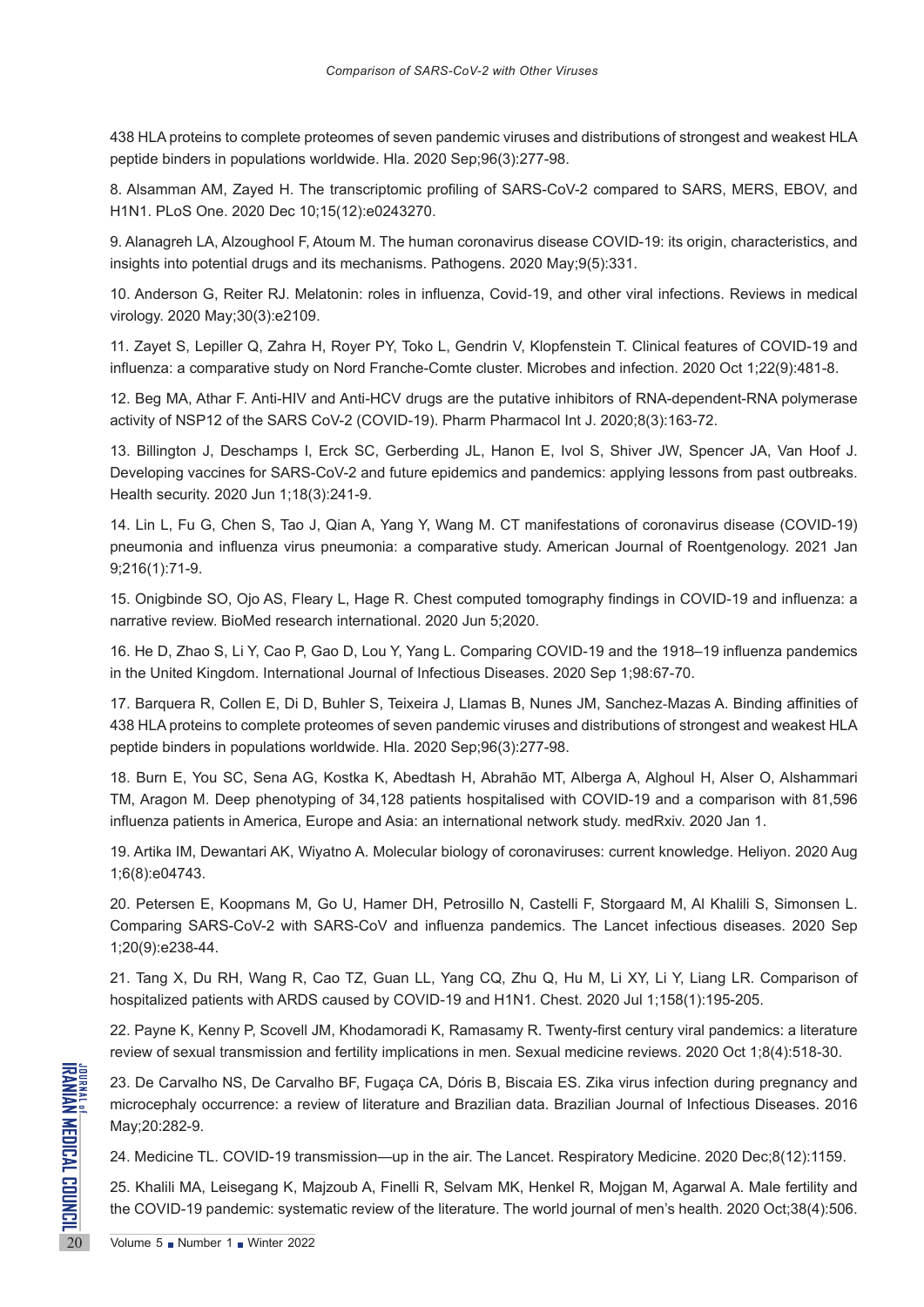26. Rastrelli G, Di Stasi V, Inglese F, Beccaria M, Garuti M, Di Costanzo D, Spreafico F, Greco GF, Cervi G, Pecoriello A, Magini A. Low testosterone levels predict clinical adverse outcomes in SARS‐CoV‐2 pneumonia patients. Andrology. 2021 Jan;9(1):88-98.

27. Kang Y, Xu S. Comprehensive overview of COVID‐19 based on current evidence. Dermatologic therapy. 2020 Sep;33(5):e13525.

28. Prevention CfDCa. Data on COVID-19 during Pregnancy: Severity of Maternal Illness 2020 [Available from: https://www.cdc.gov/coronavirus/2019-ncov/cases-updates/special-populations/pregnancy-data-on-covid-19.html.

29. Reperant LA, Osterhaus AD. AIDS, Avian flu, SARS, MERS, Ebola, Zika… what next?. Vaccine. 2017 Aug 16;35(35):4470-4.

30. Sayres L, Hughes BL. Contemporary understanding of Ebola and Zika Virus in pregnancy. Clinics in Perinatology. 2020 Dec 1;47(4):835-46.

31. Kock RA, Begovoeva M, Ansumana R, Suluku R. Searching for the source of Ebola: the elusive factors driving its spillover into humans during the West African outbreak of 2013–2016. OIE Scientific and Technical Review. 2019 Jul 10;38(1):113-7.

32. Hui DS, Zumla A. Severe acute respiratory syndrome: historical, epidemiologic, and clinical features. Infectious Disease Clinics. 2019 Dec 1;33(4):869-89.

33. Bausch DG, Towner JS, Dowell SF, Kaducu F, Lukwiya M, Sanchez A, Nichol ST, Ksiazek TG, Rollin PE. Assessment of the risk of Ebola virus transmission from bodily fluids and fomites. The Journal of infectious diseases. 2007 Nov 15;196(Supplement\_2):S142-7.

34. Vetter P, Fischer WA, Schibler M, Jacobs M, Bausch DG, Kaiser L. Ebola virus shedding and transmission: review of current evidence. The Journal of infectious diseases. 2016 Oct 15;214(suppl\_3):S177-84.

35. Caluwaerts S, Fautsch T, Lagrou D, Moreau M, Modet Camara A, Günther S, Di Caro A, Borremans B, Raymond Koundouno F, Akoi Bore J, Logue CH. Dilemmas in managing pregnant women with Ebola: 2 case reports. Clinical Infectious Diseases. 2016 Apr 1;62(7):903-5.

36. Bower H, Grass JE, Veltus E, Brault A, Campbell S, Basile AJ, Wang D, Paddock CD, Erickson BR, Salzer JS, Belser J. Delivery of an Ebola virus-positive stillborn infant in a rural community health center, Sierra Leone, 2015. The American journal of tropical medicine and hygiene. 2016 Feb 3;94(2):417.

37. Falasca L, Agrati C, Petrosillo N, Di Caro A, Capobianchi MR, Ippolito G, Piacentini M. Molecular mechanisms of Ebola virus pathogenesis: focus on cell death. Cell Death & Differentiation. 2015 Aug;22(8):1250-9.

38. Mulangu S, Dodd LE, Davey Jr RT, Tshiani Mbaya O, Proschan M, Mukadi D, Lusakibanza Manzo M, Nzolo D, Tshomba Oloma A, Ibanda A, Ali R. A randomized, controlled trial of Ebola virus disease therapeutics. New England journal of medicine. 2019 Dec 12;381(24):2293-303.

39. World Health Organization. WHO prequalifies Ebola vaccine, paving the way for its use in high-risk countries. Geneva, Switzerland: WHO. Available at: https://www. who. int/news-room/detail/12-11-2019-who-prequalifiesebolavaccine-paving-the-way-for-its-use-in-high-risk-countries. Accessed June. 2019;12:2020.

40. Associations. IFoPM. The complex journey of a vaccine. The Steps Behind Developing a New Vaccine. 2020 [Available from: https://www.ifpma.org/wp-content/uploads/2019/07/IFPMA-ComplexJourney-2019\_FINAL.pdf.

41. Wolf J, Bruno S, Eichberg M, Jannat R, Rudo S, VanRheenen S, Coller BA. Applying lessons from the Ebola vaccine experience for SARS-CoV-2 and other epidemic pathogens. npj Vaccines. 2020 Jun 15;5(1):1-5.

42. Folayan MO, Peterson K, Kombe F. Ethics, emergencies and Ebola clinical trials: the role of governments and communities in offshored research. The Pan African Medical Journal. 2015;22(Suppl 1).

**Example 10. In the Ebola** vaccine experience for SARS-CoV-2 and other epidemic pathogens. npj Vaccines. 2020 Jun 15;5(1):1-5.<br>
42. Folayan MO, Peterson K, Kombe F. Ethics, emergencies and Ebola clinical trials: the role 43. Chan DC, Fass D, Berger JM, Kim PS. Core structure of gp41 from the HIV envelope glycoprotein. Cell. 1997 Apr 18;89(2):263-73.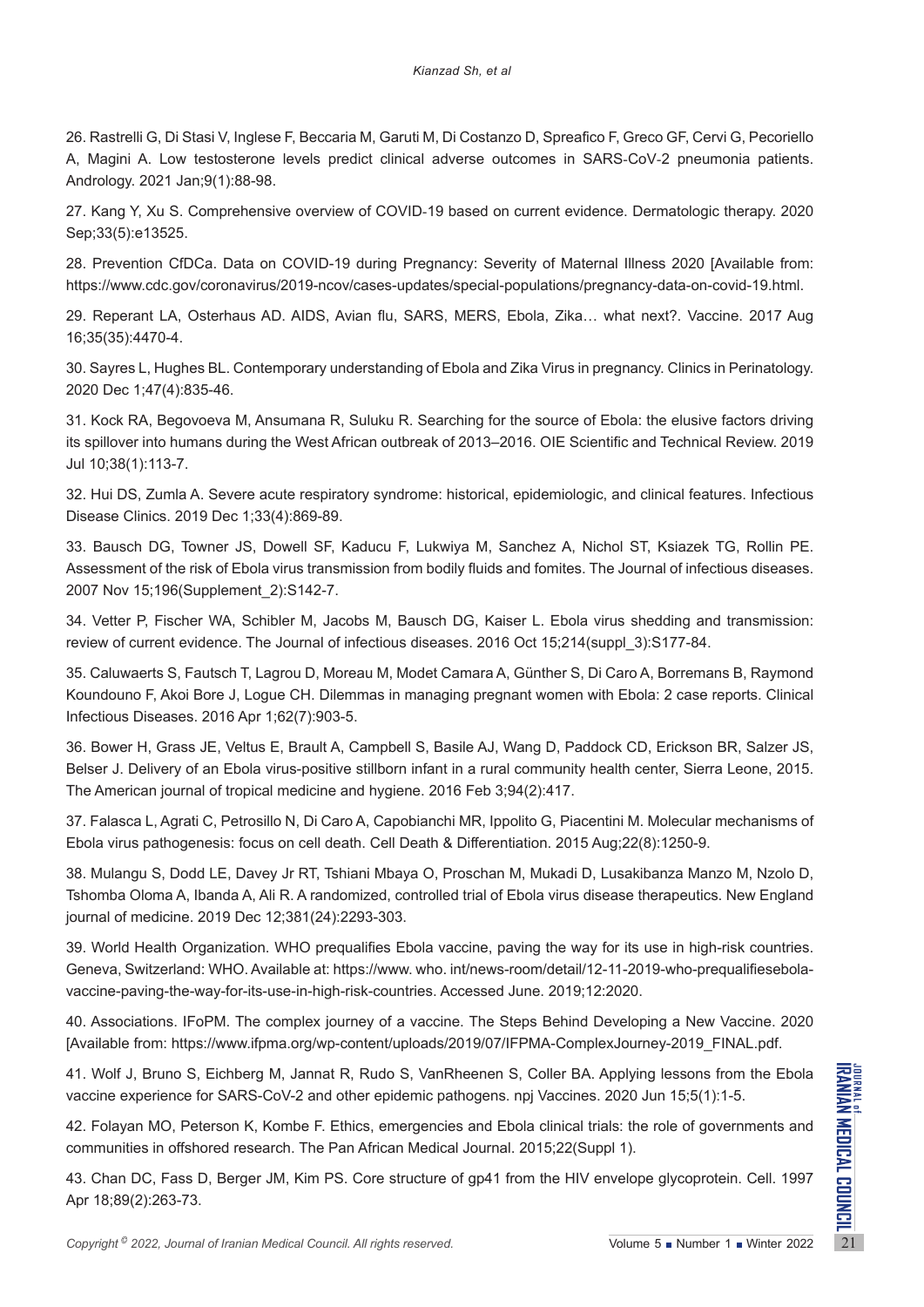44. Poorolajal J, Hooshmand E, Mahjub H, Esmailnasab N, Jenabi E. Survival rate of AIDS disease and mortality in HIV-infected patients: a meta-analysis. Public health. 2016 Oct 1;139:3-12.

45. Xie M, Chen Q. Insight into 2019 novel coronavirus—An updated interim review and lessons from SARS-CoV and MERS-CoV. International Journal of Infectious Diseases. 2020 May 1;94:119-24.

46. Zayet S, Lepiller Q, Zahra H, Royer PY, Toko L, Gendrin V, Klopfenstein T. Clinical features of COVID-19 and influenza: a comparative study on Nord Franche-Comte cluster. Microbes and infection. 2020 Oct 1;22(9):481-8.

47. Blanco JL, Ambrosioni J, Garcia F, Martínez E, Soriano A, Mallolas J, Miro JM. COVID-19 in patients with HIV: clinical case series. The lancet HIV. 2020 May 1;7(5):e314-6.

48. Cooper TJ, Woodward BL, Alom S, Harky A. Coronavirus disease 2019 (COVID‐19) outcomes in HIV/AIDS patients: a systematic review. HIV medicine. 2020 Oct;21(9):567-77.

49. Wang M, Luo L, Bu H, Xia H. One case of coronavirus disease 2019 (COVID-19) in a patient co-infected by HIV with a low CD4+ T-cell count. International Journal of Infectious Diseases. 2020 Jul 1;96:148-50.

50. Zhao J, Liao X, Wang H, Wei L, Xing M, Liu L, Zhang Z. Early virus clearance and delayed antibody response in a case of coronavirus disease 2019 (COVID-19) with a history of coinfection with human immunodeficiency virus type 1 and hepatitis C virus. Clinical Infectious Diseases. 2020 Oct 15;71(16):2233-5.

51. Gordon CJ, Tchesnokov EP, Woolner E, Perry JK, Feng JY, Porter DP, Götte M. Remdesivir is a direct-acting antiviral that inhibits RNA-dependent RNA polymerase from severe acute respiratory syndrome coronavirus 2 with high potency. Journal of Biological Chemistry. 2020 May 15;295(20):6785-97.

52. Xie M, Chen Q. Insight into 2019 novel coronavirus—An updated interim review and lessons from SARS-CoV and MERS-CoV. International Journal of Infectious Diseases. 2020 May 1;94:119-24.

53. Lu R, Zhao X, Li J, Niu P, Yang B, Wu H, Wang W, Song H, Huang B, Zhu N, Bi Y. Genomic characterisation and epidemiology of 2019 novel coronavirus: implications for virus origins and receptor binding. The lancet. 2020 Feb 22;395(10224):565-74.

54. Wu A, Peng Y, Huang B, Ding X, Wang X, Niu P, Meng J, Zhu Z, Zhang Z, Wang J, Sheng J. Genome composition and divergence of the novel coronavirus (2019-nCoV) originating in China. Cell host & microbe. 2020 Mar 11;27(3):325-8.

55. Channappanavar R, Perlman S. Pathogenic human coronavirus infections: causes and consequences of cytokine storm and immunopathology. InSeminars in immunopathology 2017 Jul (Vol. 39, No. 5, pp. 529-539). Springer Berlin Heidelberg.

56. Huang C, Wang Y, Li X, Ren L, Zhao J, Hu Y, Zhang L, Fan G, Xu J, Gu X, Cheng Z. Clinical features of patients infected with 2019 novel coronavirus in Wuhan, China. The lancet. 2020 Feb 15;395(10223):497-506.

57. CHIEN JY, HSUEH PR, CHENG WC, YU CJ, YANG PC. Temporal changes in cytokine/chemokine profiles and pulmonary involvement in severe acute respiratory syndrome. Respirology. 2006 Nov;11(6):715-22.

58. Dong Y, Dai T, Liu J, Zhang L, Zhou F. Coronavirus in Continuous Flux: From SARS‐CoV to SARS‐CoV‐2. Advanced Science. 2020 Oct;7(20):2001474.

59. Holland LA, Kaelin EA, Maqsood R, Estifanos B, Wu LI, Varsani A, Halden RU, Hogue BG, Scotch M, Lim ES. An 81 base-pair deletion in SARS-CoV-2 ORF7a identified from sentinel surveillance in Arizona (Jan-Mar 2020). medRxiv. 2020 Jan 1.

60. Kang Y, Xu S. Comprehensive overview of COVID‐19 based on current evidence. Dermatologic therapy. 2020 Sep;33(5):e13525.

medRxiv. 2020 Jan 1.<br>
22 MedRxiv. 2020 Jan 1.<br>
60. Kang Y, Xu S. Comprehensi<br>
Sep;33(5):e13525.<br>
61. Bauch CT, Lloyd-Smith JO,<br>
respiratory illnesses: past, prese<br>
62. Coutard B, Valle C, de Lan<br>
Volume 5 Number 1 Number 1 61. Bauch CT, Lloyd-Smith JO, Coffee MP, Galvani AP. Dynamically modeling SARS and other newly emerging respiratory illnesses: past, present, and future. Epidemiology. 2005 Nov 1:791-801.

62. Coutard B, Valle C, de Lamballerie X, Canard B, Seidah NG, Decroly E. The spike glycoprotein of the new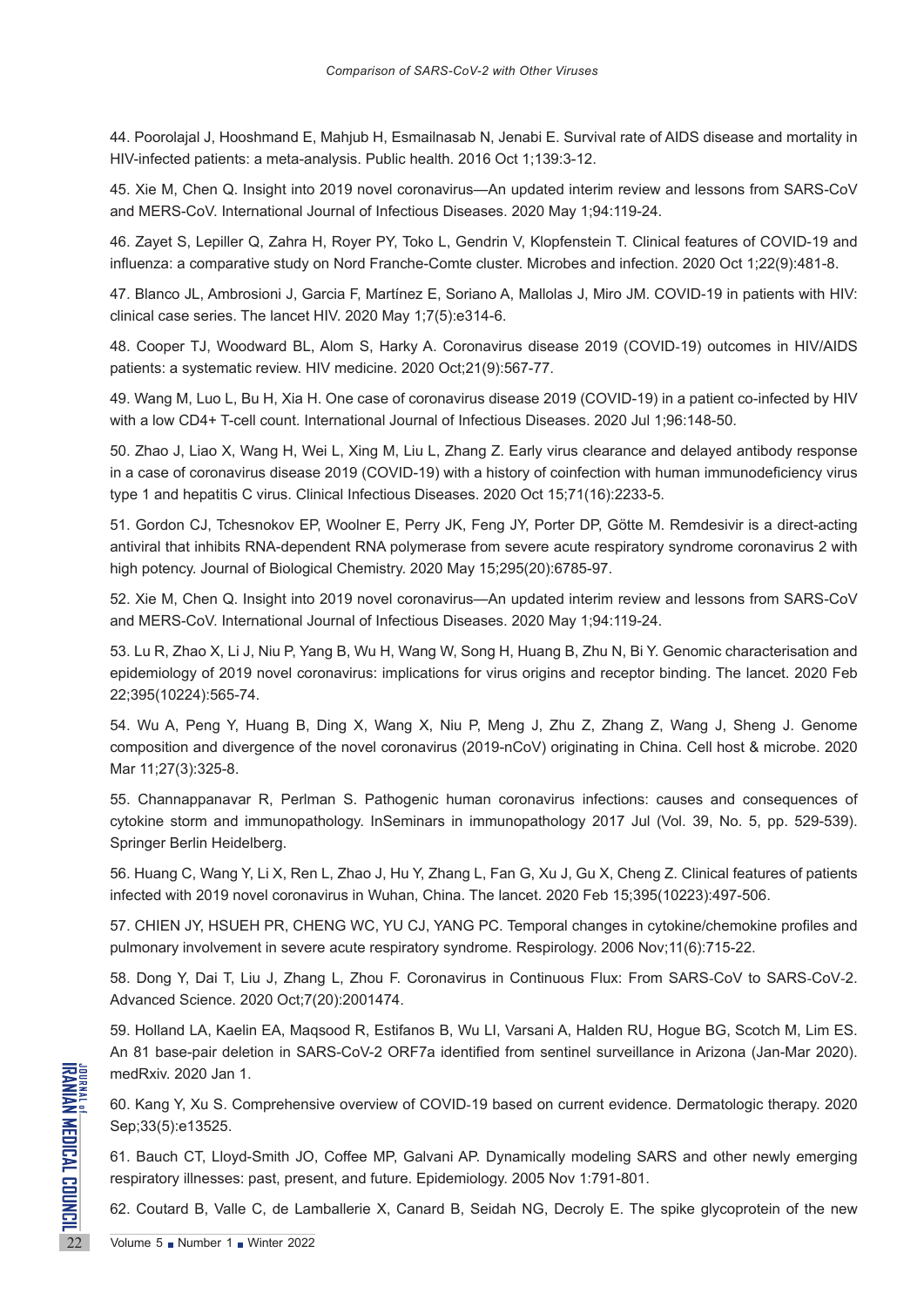coronavirus 2019-nCoV contains a furin-like cleavage site absent in CoV of the same clade. Antiviral research. 2020 Apr 1;176:104742.

63. Angeletti S, Benvenuto D, Bianchi M, Giovanetti M, Pascarella S, Ciccozzi M. COVID‐2019: the role of the nsp2 and nsp3 in its pathogenesis. Journal of medical virology. 2020 Jun;92(6):584-8.

64. Li H, Xiang X, Ren H, Xu L, Zhao L, Chen X, Long H, Wang Q, Wu Q. Serum Amyloid A is a biomarker of severe Coronavirus Disease and poor prognosis. Journal of Infection. 2020 Jun 1;80(6):646-55.

65. Zhang Y, Zhang J, Sheng H, Li H, Wang R. Acute phase reactant serum amyloid A in inflammation and other diseases. Advances in clinical chemistry. 2019 Jan 1;90:25-80.

66. Oliaei S, SeyedAlinaghi S, Mehrtak M, Karimi A, Noori T, Mirzapour P, Shojaei A, MohsseniPour M, Mirghaderi SP, Alilou S, Shobeiri P. The effects of hyperbaric oxygen therapy (HBOT) on coronavirus disease-2019 (COVID-19): a systematic review. European journal of medical research. 2021 Dec;26(1):1-2.

67. SeyedAlinaghi S, Karimi A, MohsseniPour M, Barzegary A, Mirghaderi SP, Fakhfouri A, Saeidi S, Razi A, Mojdeganlou H, Tantuoyir MM, Afsahi AM. The clinical outcomes of COVID‐19 in HIV‐positive patients: A systematic review of current evidence. Immunity, Inflammation and Disease. 2021 Dec;9(4):1160-85.

68. Su YC, Anderson DE, Young BE, Zhu F, Linster M, Kalimuddin S, Low JG, Yan Z, Jayakumar J, Sun L, Yan GZ. Discovery of a 382-nt deletion during the early evolution of SARS-CoV-2.

69. Gautam A, Kaphle K, Shrestha B, Phuyal S. Susceptibility to SARS, MERS, and COVID-19 from animal health perspective. Open veterinary journal. 2020 May 10;10(2):164-77.

70. Zhou P, Yang XL, Wang XG, Hu B, Zhang L, Zhang W, Si HR, Zhu Y, Li B, Huang CL, Chen HD. A pneumonia outbreak associated with a new coronavirus of probable bat origin. nature. 2020 Mar;579(7798):270-3.

71. Zhang T, Wu Q, Zhang Z. Probable pangolin origin of SARS-CoV-2 associated with the COVID-19 outbreak. Current biology. 2020 Apr 6;30(7):1346-51.

72. Haagmans BL, Kuiken T, Martina BE, Fouchier RA, Rimmelzwaan GF, Van Amerongen G, Van Riel D, De Jong T, Itamura S, Chan KH, Tashiro M. Pegylated interferon-α protects type 1 pneumocytes against SARS coronavirus infection in macaques. Nature medicine. 2004 Mar;10(3):290-3.

73. Haagmans BL, Van Den Brand JM, Raj VS, Volz A, Wohlsein P, Smits SL, Schipper D, Bestebroer TM, Okba N, Fux R, Bensaid A. An orthopoxvirus-based vaccine reduces virus excretion after MERS-CoV infection in dromedary camels. Science. 2016 Jan 1;351(6268):77-81.

74. Maveddat A, Mallah H, Rao S, Ali K, Sherali S, Nugent K. Severe acute respiratory distress syndrome secondary to coronavirus 2 (SARS-CoV-2). The international journal of occupational and environmental medicine. 2020 Oct;11(4):157

75. SeyedAlinaghi S, Mirzapour P, Dadras O, Pashaei Z, Karimi A, MohsseniPour M, Soleymanzadeh M, Barzegary A, Afsahi AM, Vahedi F, Shamsabadi A. Characterization of SARS-CoV-2 different variants and related morbidity and mortality: a systematic review. European Journal of Medical Research. 2021 Dec;26(1):1-20.

76. Dadras O, Alinaghi SA, Karimi A, MohsseniPour M, Barzegary A, Vahedi F, Pashaei Z, Mirzapour P, Fakhfouri A, Zargari G, Saeidi S. Effects of COVID-19 prevention procedures on other common infections: a systematic review. European journal of medical research. 2021 Dec;26(1):1-3.

77. Akin L, Gözel MG. Understanding dynamics of pandemics. Turkish journal of medical sciences. 2020 Apr 21;50(SI-1):515-9.

78. Alanagreh LA, Alzoughool F, Atoum M. The human coronavirus disease COVID-19: its origin, characteristics, and insights into potential drugs and its mechanisms. Pathogens. 2020 May;9(5):331.

77. Akin L, Gözel MG. Understanding dynamics of pandemics. Turkish journal of medical sciences. 2020 Apr<br>21;50(SI-1):515-9.<br>**T8. Alanagreh LA, Alzoughool F, Atoum M. The human coronavirus disease COVID-19: its origin, cha** 79. Beg M, Athar F. Anti-HIV and Anti-HCV drugs are the putative inhibitors of RNA-dependent-RNA polymerase activity of NSP12 of the SARS CoV-2 (COVID-19). Pharm Pharmacol Int J. 2020;8(3):163-72.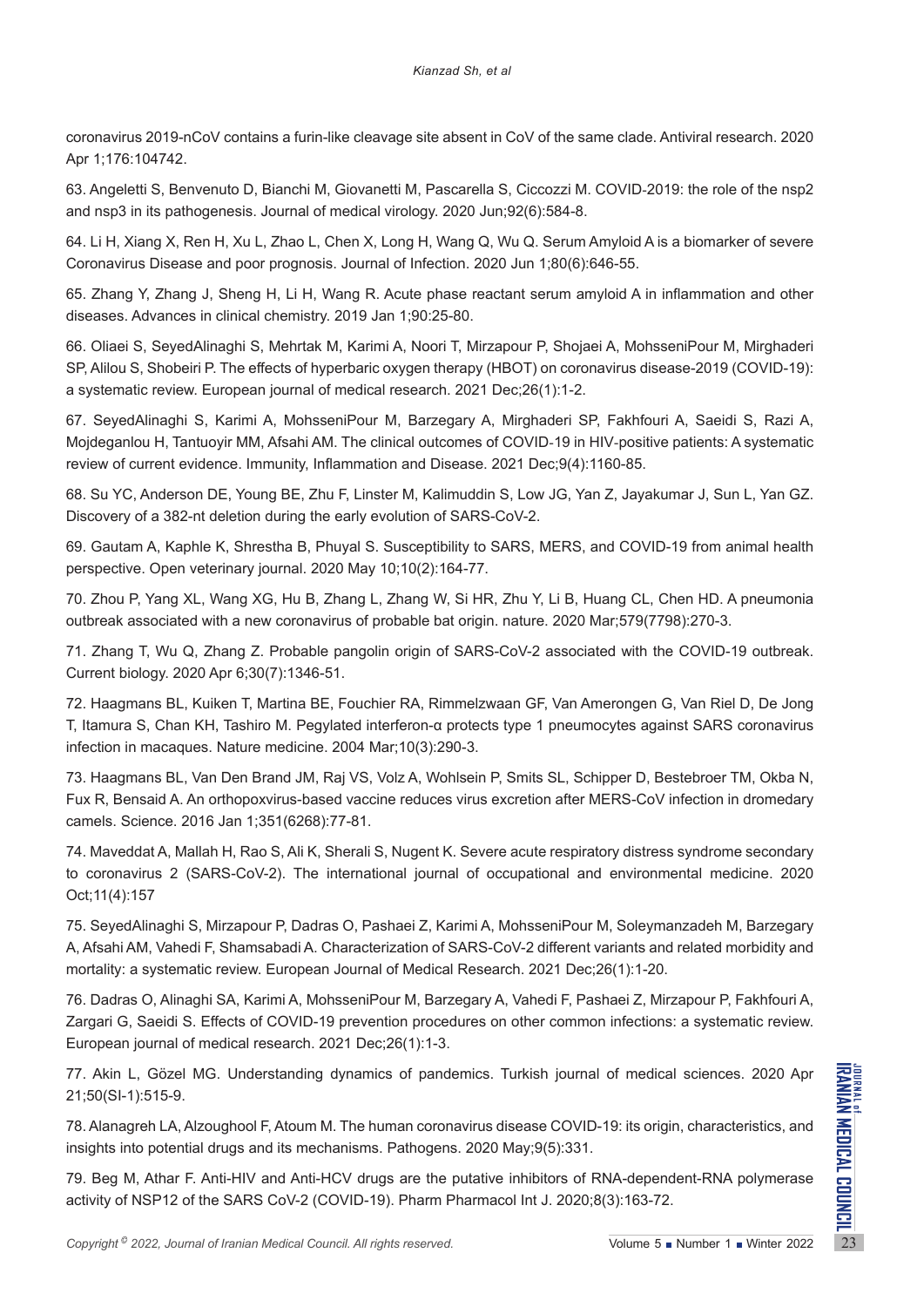80. Billington J, Deschamps I, Erck SC, Gerberding JL, Hanon E, Ivol S, Shiver JW, Spencer JA, Van Hoof J. Developing vaccines for SARS-CoV-2 and future epidemics and pandemics: applying lessons from past outbreaks. Health security. 2020 Jun 1;18(3):241-9.

81. Blanco JL, Ambrosioni J, Garcia F, Martínez E, Soriano A, Mallolas J, Miro JM. COVID-19 in patients with HIV: clinical case series. The lancet HIV. 2020 May 1;7(5):e314-6.

82. Burn E, You SC, Sena AG, Kostka K, Abedtash H, Abrahão MT, Alberga A, Alghoul H, Alser O, Alshammari TM, Aragon M. Deep phenotyping of 34,128 patients hospitalised with COVID-19 and a comparison with 81,596 influenza patients in America, Europe and Asia: an international network study. medRxiv. 2020 Jan 1.

83. Chaleplioglou A, Kyriaki-Manessi D. Comparison of Citations Trends between the COVID-19 Pandemic and SARS-CoV, MERS-CoV, Ebola, Zika, Avian and Swine Influenza Epidemics. arXiv preprint arXiv:2006.05366. 2020 Jun9.

84. Chen JM, Sun YX, Chen JW. Potential for elimination of SAR-CoV-2 through vaccination as inspired by elimination of multiple influenza viruses through natural pandemics or mass vaccination. Journal of medical virology. 2020 Nov;92(11):2453-7.

85. Cooper TJ, Woodward BL, Alom S, Harky A. Coronavirus disease 2019 (COVID‐19) outcomes in HIV/AIDS patients: a systematic review. HIV medicine. 2020 Oct;21(9):567-77.

86. Devasenapathy N, Ye Z, Loeb M, Fang F, Najafabadi BT, Xiao Y, Couban R, Bégin P, Guyatt G. Efficacy and safety of convalescent plasma for severe COVID-19 based on evidence in other severe respiratory viral infections: a systematic review and meta-analysis. Cmaj. 2020 Jul 6;192(27):E745-55.

87. Dhama K, Khan S, Tiwari R, Sircar S, Bhat S, Malik YS, Singh KP, Chaicumpa W, Bonilla-Aldana DK, Rodriguez-Morales AJ. Coronavirus disease 2019–COVID-19. Clinical microbiology reviews. 2020 Jun 24;33(4):e00028-20.

88. Di Maria E, Latini A, Borgiani P, Novelli G. Genetic variants of the human host influencing the coronavirusassociated phenotypes (SARS, MERS and COVID-19): rapid systematic review and field synopsis. Human genomics. 2020 Dec;14(1):1-9.

89. Dong Y, Dai T, Liu J, Zhang L, Zhou F. Coronavirus in Continuous Flux: From SARS-CoV to SARS-CoV-2. Advanced Science. 2020 Oct;7(20):2001474.

90. Dou D, Revol R, Östbye H, Wang H, Daniels R. Influenza A virus cell entry, replication, virion assembly and movement. Frontiers in immunology. 2018 Jul 20;9:1581.

91. Elrashdy F, Redwan EM, Uversky VN. Why COVID-19 transmission is more efficient and aggressive than viral transmission in previous coronavirus epidemics?. Biomolecules. 2020 Sep;10(9):1312.

92. Elshabrawy HA, Erickson TB, Prabhakar BS. Ebola virus outbreak, updates on current therapeutic strategies. Reviews in Medical Virology. 2015 Jul;25(4):241-53.

93. Ezhilan M, Suresh I, Nesakumar N. SARS-CoV, MERS-CoV and SARS-CoV-2: a diagnostic challenge. Measurement. 2021 Jan 15;168:108335.

94. Gautam A, Kaphle K, Shrestha B, Phuyal S. Susceptibility to SARS, MERS, and COVID-19 from animal health perspective. Open veterinary journal. 2020 May 10;10(2):164-77.

95. Haddad S, Tayyar R, Risch L, Churchill G, Fares E, Choe M, Montemuro P. Encephalopathy and seizure activity in a COVID-19 well controlled HIV patient. IDCases. 2020 Jan 1;21:e00814.

96. He D, Zhao S, Li Y, Cao P, Gao D, Lou Y, Yang L. Comparing COVID-19 and the 1918–19 influenza pandemics in the United Kingdom. International Journal of Infectious Diseases. 2020 Sep 1;98:67-70.

INDEPTINE IN A COVID-19 well controlled H<br>
96. He D, Zhao S, Li Y, Cao P, C<br>
in the United Kingdom. Internation<br>
97. Jafarzadeh A, Chauhan P,<br>
to the local tissue inflammation<br>
therapeutic interventions. Life se 97. Jafarzadeh A, Chauhan P, Saha B, Jafarzadeh S, Nemati M. Contribution of monocytes and macrophages to the local tissue inflammation and cytokine storm in COVID-19: Lessons from SARS and MERS, and potential therapeutic interventions. Life sciences. 2020 Sep 15;257:118102.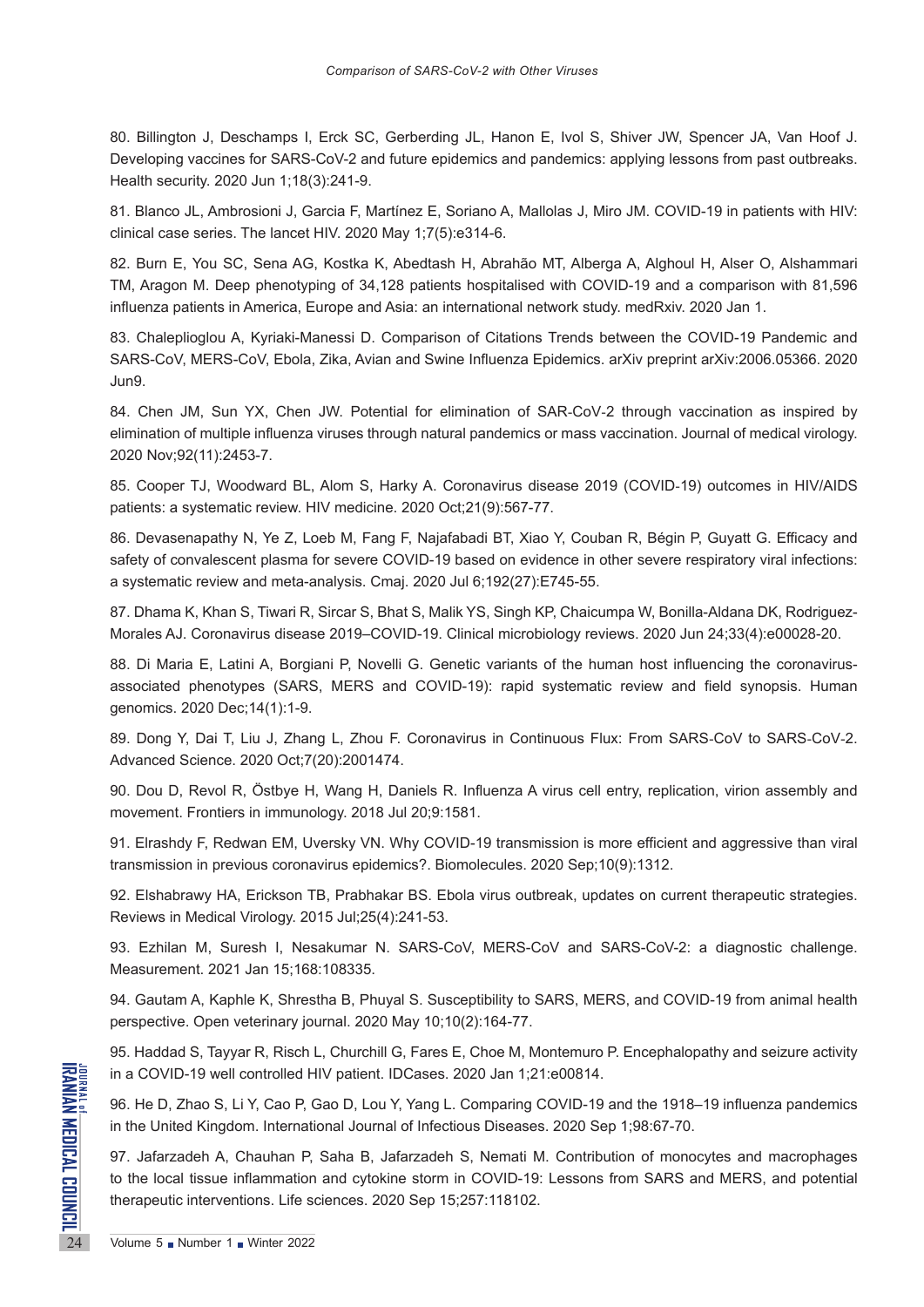98. Jeong GU, Song H, Yoon GY, Kim D, Kwon YC. Therapeutic strategies against COVID-19 and structural characterization of SARS-CoV-2: a review. Frontiers in microbiology. 2020 Jul 14;11:1723.

99. Jun SR, Leuze MR, Nookaew I, Uberbacher EC, Land M, Zhang Q, Wanchai V, Chai J, Nielsen M, Trolle T, Lund O. Ebolavirus comparative genomics. FEMS microbiology reviews. 2015 Sep 1;39(5):764-78.

100. Kang Y, Xu S. Comprehensive overview of COVID‐19 based on current evidence. Dermatologic therapy. 2020 Sep;33(5):e13525.

101. Kikkert M. Innate immune evasion by human respiratory RNA viruses. Journal of innate immunity. 2020;12(1):4-20.

102. Kirtipal N, Bharadwaj S, Kang SG. From SARS to SARS-CoV-2, insights on structure, pathogenicity and immunity aspects of pandemic human coronaviruses. Infection, Genetics and Evolution. 2020 Nov 1;85:104502.

103. Lee JS, Park S, Jeong HW, Ahn JY, Choi SJ, Lee H, Choi B, Nam SK, Sa M, Kwon JS, Jeong SJ. Immunophenotyping of COVID-19 and influenza highlights the role of type I interferons in development of severe COVID-19. Science immunology. 2020 Jul 10;5(49):eabd1554.

104. Lin L, Fu G, Chen S, Tao J, Qian A, Yang Y, Wang M. CT manifestations of coronavirus disease (COVID-19) pneumonia and influenza virus pneumonia: a comparative study. American Journal of Roentgenology. 2021 Jan 9;216(1):71-9.

105. Liu M, Zeng W, Wen Y, Zheng Y, Lv F, Xiao K. COVID-19 pneumonia: CT findings of 122 patients and differentiation from influenza pneumonia. European radiology. 2020 Oct;30(10):5463-9.

106. Maffioli EM. How is the world responding to the novel coronavirus disease (COVID-19) compared with the 2014 West African Ebola epidemic? The importance of China as a player in the global economy. The American Journal of Tropical Medicine and Hygiene. 2020 May;102(5):924.

107. Mehlotra RK. Chemokine receptor gene polymorphisms and COVID-19: Could knowledge gained from HIV/ AIDS be important?. Infection, Genetics and Evolution. 2020 Nov 1;85:104512.

108. Mousavizadeh L, Ghasemi S. Genotype and phenotype of COVID-19: Their roles in pathogenesis. Journal of Microbiology, Immunology and Infection. 2021 Apr 1;54(2):159-63.

109. Onigbinde SO, Ojo AS, Fleary L, Hage R. Chest computed tomography findings in COVID-19 and influenza: a narrative review. BioMed research international. 2020 Jun 5;2020.

110. Ortiz-Prado E, Simbaña-Rivera K, Gómez-Barreno L, Rubio-Neira M, Guaman LP, Kyriakidis NC, Muslin C, Jaramillo AM, Barba-Ostria C, Cevallos-Robalino D, Sanches-SanMiguel H. Clinical, molecular, and epidemiological characterization of the SARS-CoV-2 virus and the Coronavirus Disease 2019 (COVID-19), a comprehensive literature review. Diagnostic microbiology and infectious disease. 2020 Sep 1;98(1):115094.

111. Pardo J, Shukla AM, Chamarthi G, Gupte A. The journey of remdesivir: from Ebola to COVID-19. Drugs in context 2020;9.

112. Payne K, Kenny P, Scovell JM, Khodamoradi K, Ramasamy R. Twenty-first century viral pandemics: a literature review of sexual transmission and fertility implications in men. Sexual Medicine Reviews 2020 Oct 1;8(4):518-30.

113. Petersen E, Koopmans M, Go U, Hamer DH, Petrosillo N, Castelli F, et al. Comparing SARS-CoV-2 with SARS-CoV and influenza pandemics. The Lancet Infectious Diseases 2020 Sep 1;20(9):e238-44.

114. Qu J, Chang LK, Tang X, Du Y, Yang X, Liu X, et al. Clinical characteristics of COVID-19 and its comparison with influenza pneumonia. Acta Clinica Belgica 2020 Sep 2;75(5):348-56.

Copyright® 2022, Journal of Iranian Medical Council. All rights reserved.<br>
Copyright® 2022, Journal of Iranian Medical Council. All rights reserved.<br>
The Journal of the Association of Nurses in AIDS Care 2020 May 1;31(3). 115. Relf MV. What's Old is New! Similarities Between SARS-CoV-2 and HIV. The Journal of the Association of Nurses in AIDS Care 2020 May 1;31(3).

116. Reperant LA, Osterhaus AD. AIDS, Avian flu, SARS, MERS, Ebola, Zika… what next?. Vaccine 2017 Aug 16;35(35):4470-4.